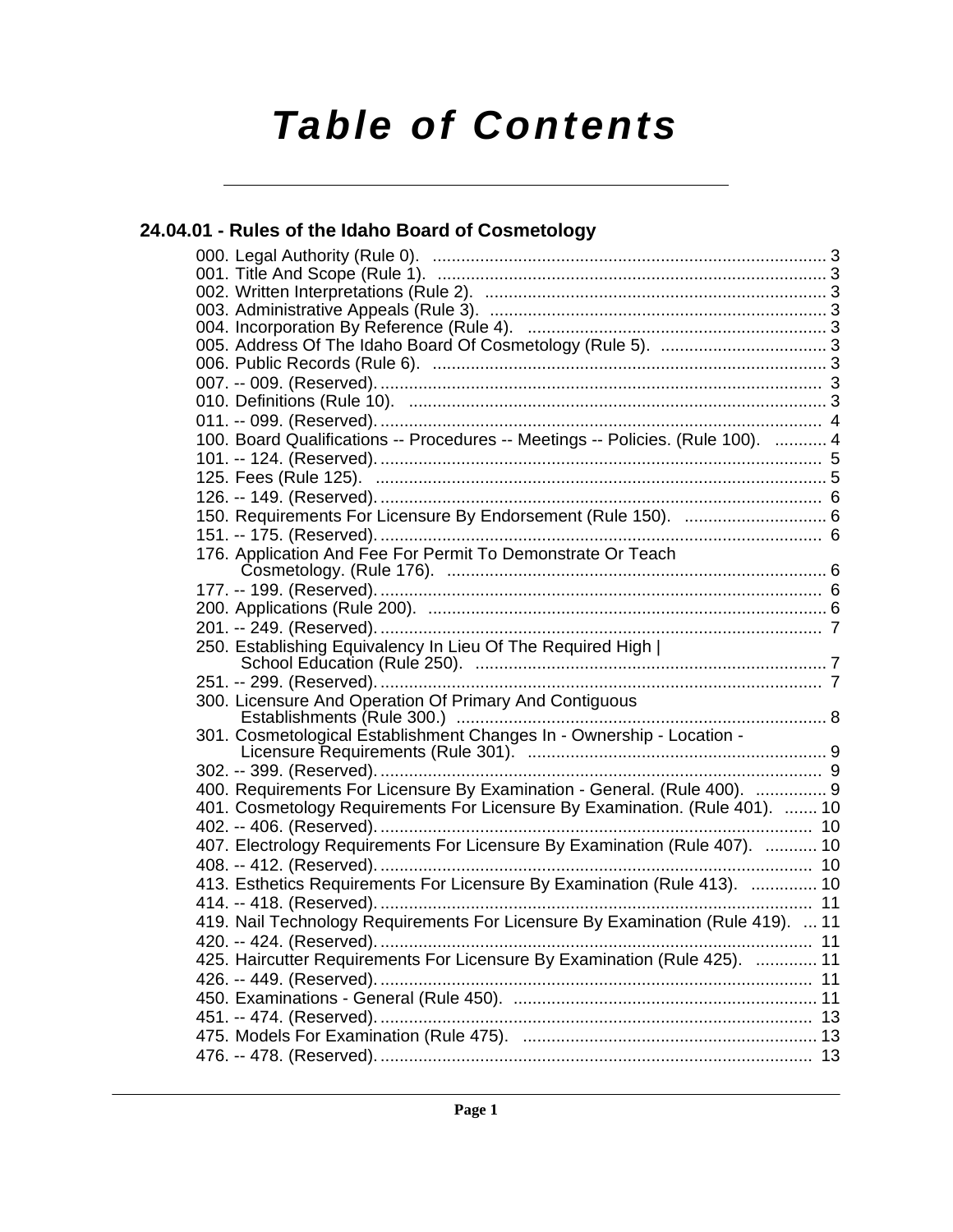### **Table of Contents (cont'd)**

| 479. Models For The Cosmetology Examination (Rule 479).  13                |  |
|----------------------------------------------------------------------------|--|
|                                                                            |  |
|                                                                            |  |
|                                                                            |  |
|                                                                            |  |
|                                                                            |  |
| 491. Models For The Nail Technology Examination (Rule 491).  14            |  |
|                                                                            |  |
|                                                                            |  |
|                                                                            |  |
| 540. Cosmetological School Changes In - Ownership - Location - Licensure   |  |
|                                                                            |  |
|                                                                            |  |
| 550. Rules For Cosmetology Schools Approved To Teach                       |  |
|                                                                            |  |
|                                                                            |  |
| 560. Rules For Cosmetology Schools Teaching Esthetics (Rule 560).  17      |  |
|                                                                            |  |
|                                                                            |  |
|                                                                            |  |
| 575. Rules For Cosmetology Schools Teaching Haircutting (Rule 575).  19    |  |
|                                                                            |  |
|                                                                            |  |
|                                                                            |  |
| 700. Cosmetology -- Electrology, Esthetics, And Nail Technology Apprentice |  |
|                                                                            |  |
|                                                                            |  |
|                                                                            |  |
|                                                                            |  |
|                                                                            |  |
|                                                                            |  |
|                                                                            |  |
|                                                                            |  |
|                                                                            |  |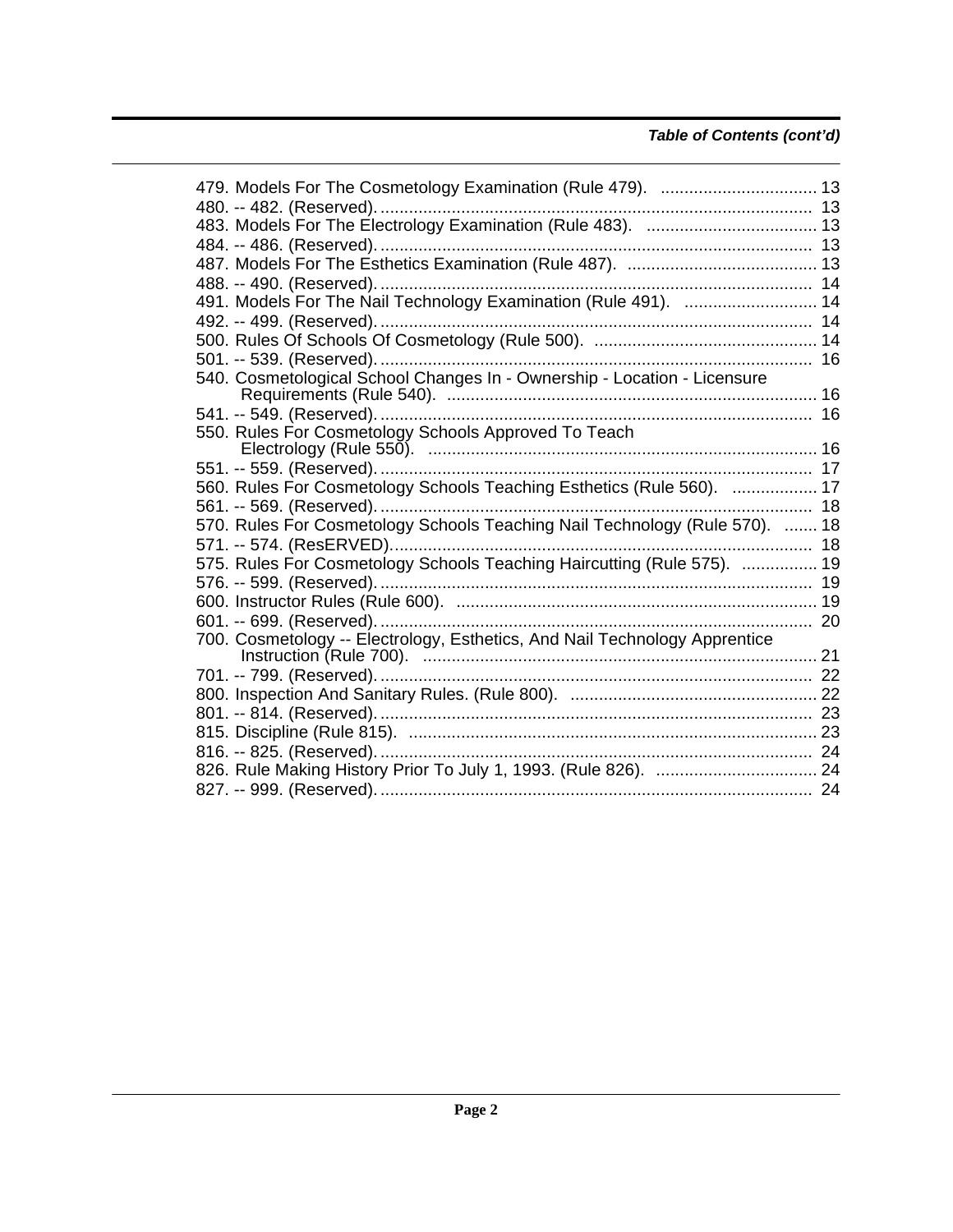#### **IDAPA 24 TITLE 04 CHAPTER 01**

#### **24.04.01 - RULES OF THE IDAHO BOARD OF COSMETOLOGY**

#### <span id="page-2-1"></span><span id="page-2-0"></span>**000. LEGAL AUTHORITY (RULE 0).**

These rules are hereby prescribed and established pursuant to the authority vested in the Idaho Board of Cosmetology by the provisions of Section 54-821, Idaho Code. (7-1-97)

#### <span id="page-2-2"></span>**001. TITLE AND SCOPE (RULE 1).**

These rules shall be cited as IDAPA 24.04.01, "Rules of the Idaho Board of Cosmetology." (7-1-97)

#### <span id="page-2-3"></span>**002. WRITTEN INTERPRETATIONS (RULE 2).**

The Board may have written statements that pertain to the interpretation of the rules of this chapter. Such interpretations, if any, are available for public inspection and copying at cost in the main office of the Bureau of Occupational Licenses. (3-8-02) Occupational Licenses.

#### <span id="page-2-4"></span>**003. ADMINISTRATIVE APPEALS (RULE 3).**

Administrative appeals shall be governed by the Administrative Procedure Act, Title 67, Chapter 52, Idaho Code. (3-8-02)

<span id="page-2-5"></span>**004. INCORPORATION BY REFERENCE (RULE 4).**

These rules do not incorporate by reference any document other than those sections of Idaho Code so referenced. (3-8-02)

#### <span id="page-2-10"></span><span id="page-2-6"></span>**005. ADDRESS OF THE IDAHO BOARD OF COSMETOLOGY (RULE 5).**

[The office of the Board of Cosmetology is located within the Bureau of Occupational Licenses, Owyhee Plaza, 1109](mailto:cos@ibol.idaho.gov)  Main Street, Suite 220, Boise, Idaho 83702. The phone number of the Board is (208) 334-3233. The Board's FAX number is (208) 334-3945. The Board's e-mail address is cos@ibol.idaho.gov. The Board's official web site is at [www.ibol.idaho.gov/cos.htm. \(3-21-07\)](http://www.ibol.idaho.gov/cos.htm)

#### <span id="page-2-7"></span>**006. PUBLIC RECORDS (RULE 6).**

The records associated with the Board of Cosmetology are subject to the provisions of the Idaho Public Records Act, Title 9, Chapter 3, Idaho Code. (3-8-02)

#### <span id="page-2-8"></span>**007. -- 009. (RESERVED).**

#### <span id="page-2-13"></span><span id="page-2-9"></span>**010. DEFINITIONS (RULE 10).**

These rules expressly adopt all definitions set forth in Section 54-802, Idaho Code, in addition to the following:

 $(3-30-01)$ 

<span id="page-2-14"></span>

| 01. | <b>Gender</b> . Any reference to a gender shall mean both masculine and feminine. | $(7-1-97)$ |
|-----|-----------------------------------------------------------------------------------|------------|
|-----|-----------------------------------------------------------------------------------|------------|

<span id="page-2-11"></span>**02. Board**. The Idaho Board of Cosmetology as prescribed in Section 54-802, Idaho Code. (7-1-97)

**03. Bureau**. The Bureau of Occupational Licenses, as prescribed in Section 54-828 and Section 67- 2602, Idaho Code. (3-8-02)

**04.** Chief. The Bureau Chief of the Bureau of Occupational Licenses as established by Section 67-<br>(7-1-97) 2602, Idaho Code.

- <span id="page-2-12"></span>**05.** Current License. An unexpired license in good standing. (7-1-97)
- <span id="page-2-15"></span>**06.** Establishment. A licensed cosmetological establishment. (7-1-97)

**07. Record of Instruction**. The final documentation of total hours and operations completed by a student that is maintained by a school or, in the case of an apprentice, the instructor. (3-30-01)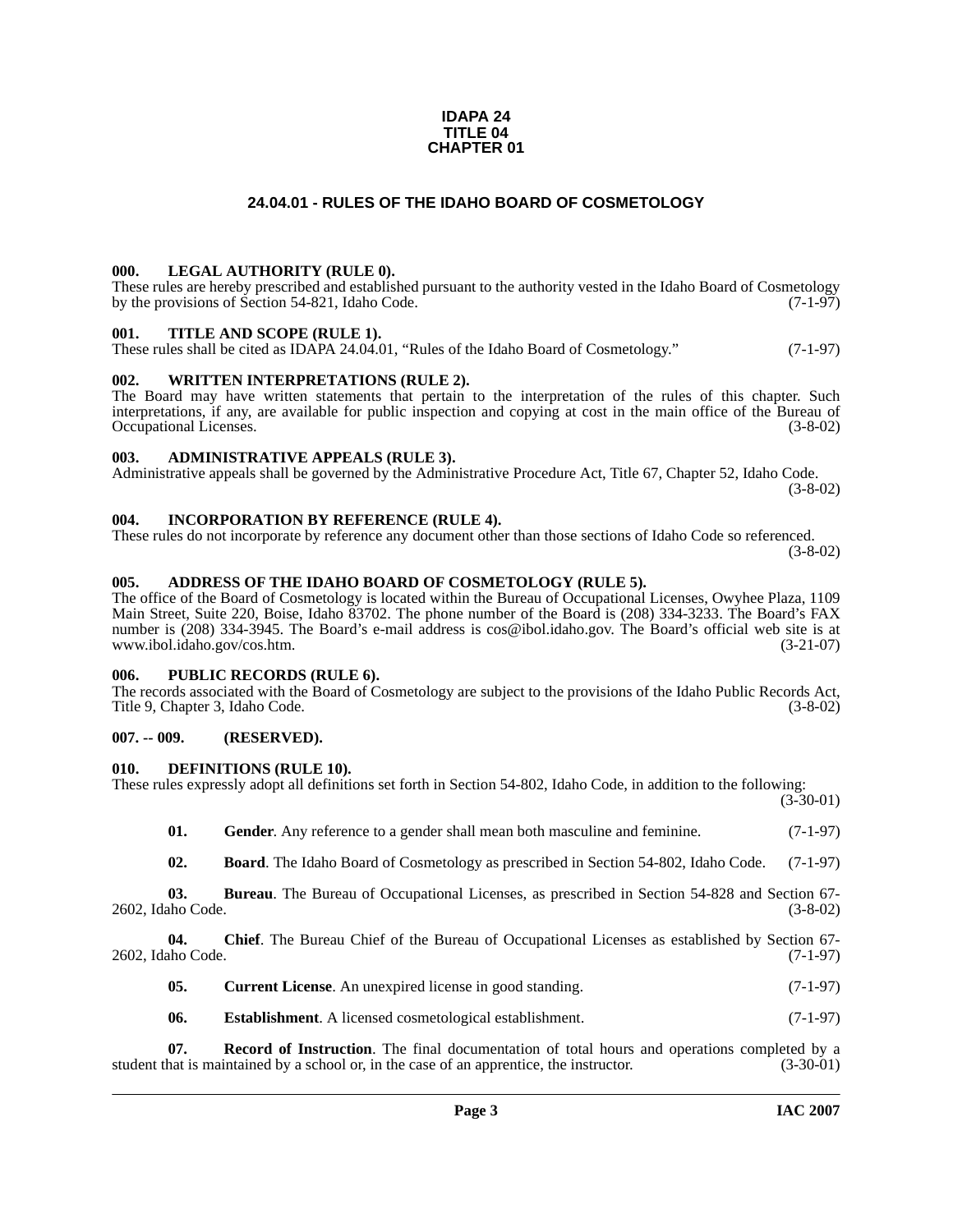**08. Certificate of Graduation**. A signed, notarized statement from a school or, in the case of an apprentice, the instructor, which indicates that the student has fulfilled all requirements of that school or apprentices apprentices in and is eligible for examination. apprenticeship and is eligible for examination.

<span id="page-3-4"></span>

| -09. | <b>Rules.</b> The rules of the Board. | $(7-1-97)$ |
|------|---------------------------------------|------------|
|------|---------------------------------------|------------|

**10.** School. A licensed school of cosmetology. (7-1-97)

<span id="page-3-8"></span>**11. School of Electrology**. A licensed school of cosmetology approved to teach electrology. (3-30-01)

<span id="page-3-7"></span><span id="page-3-6"></span><span id="page-3-5"></span>**12. Endorsement Certification**. In accordance with Section 54-812, Idaho Code. (7-1-97)

**13. Hospital Grade**. Hospital grade means a disinfecting agent registered by the Environmental Protection Agency as an effective germicidal/bactericidal, fungicidal, and virucidal disinfectant or any other equivalent agent that effectively frees instruments from infectious or otherwise harmful microorganisms. Such agents<br>must be used in accordance with the manufacturer's instructions. (3-21-07) must be used in accordance with the manufacturer's instructions.

**14. First-Aid Kit**. First-aid kit means a packaged and identifiable assortment of medical supplies, including adhesive bandages, skin antiseptic, disposable gloves, and gauze, which may be used for cleaning and protecting blood spills and other minor emergency traumas of the human body.

**15. Patron**. Patron means any person who receives the services of anyone licensed or otherwise if by the provisions of Chapter 8, Title 54, Idaho Code. (3-21-07) regulated by the provisions of Chapter 8, Title 54, Idaho Code.

#### <span id="page-3-0"></span>**011. -- 099. (RESERVED).**

#### <span id="page-3-3"></span><span id="page-3-1"></span>**100. BOARD QUALIFICATIONS -- PROCEDURES -- MEETINGS -- POLICIES. (RULE 100).**

<span id="page-3-2"></span>

|       | 01.                      | <b>Board Member Qualifications.</b>                                                                 | $(3-21-07)$ |
|-------|--------------------------|-----------------------------------------------------------------------------------------------------|-------------|
| Code. | a.                       | The Cosmetology Board member shall meet the requirements set forth in Section 54-829, Idaho         | $(3-21-07)$ |
|       | b.<br>individual must:   | Cosmetology school representative: To be eligible for appointment to the Cosmetology Board the      | $(7-1-97)$  |
|       | i.                       | Currently hold a license as a cosmetologist in this state; and                                      | $(7-1-97)$  |
|       | ii.                      | For the three (3) years immediately preceding appointment meet the following requirements:          | $(7-1-97)$  |
|       | (1)                      | Monetary interest in school ownership; and                                                          | $(7-1-97)$  |
|       | (2)                      | Actively involved in school management.                                                             | $(7-1-97)$  |
|       | c.                       | Electrologist Board member qualification requirements -- the Electrology Board member shall:        | $(3-30-01)$ |
|       | i.                       | Be at least twenty-five (25) years of age; and                                                      | $(7-1-97)$  |
|       | ii.                      | Be a resident of this state for at least five $(5)$ years prior to appointment; and                 | $(7-1-97)$  |
|       | iii.<br>appointment; and | Have been engaged in the practice of electrology for at least three (3) years immediately preceding | $(3-30-01)$ |
|       | iv.                      | Be a licensed electrologist under the provisions of this act.                                       | $(3-30-01)$ |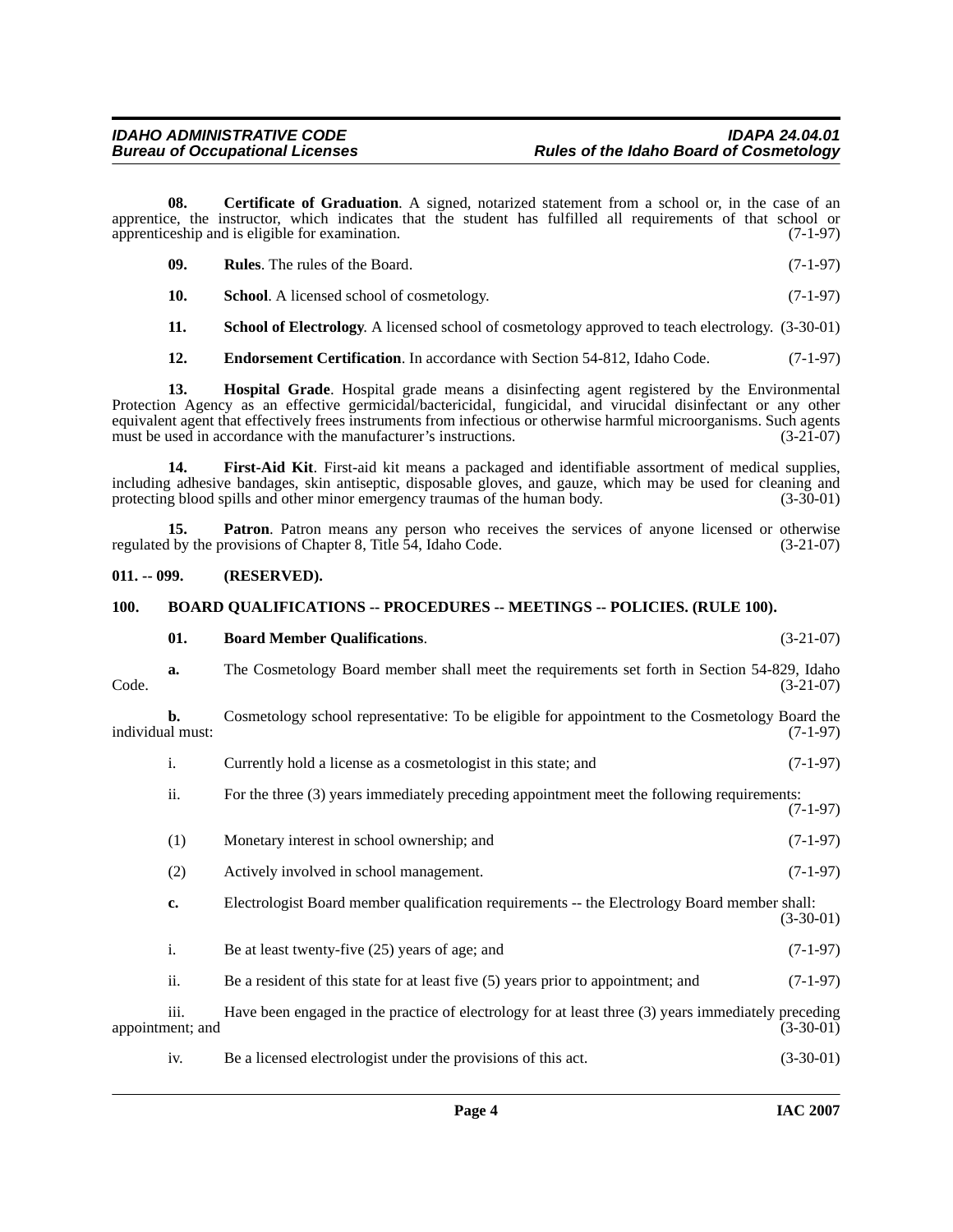<span id="page-4-5"></span><span id="page-4-4"></span><span id="page-4-3"></span><span id="page-4-2"></span><span id="page-4-1"></span><span id="page-4-0"></span>

|               | 02.                            | <b>Board Meetings - Dates - Places.</b>                                                                                                 | $(7-1-97)$  |
|---------------|--------------------------------|-----------------------------------------------------------------------------------------------------------------------------------------|-------------|
|               | a.                             | The Board shall meet at least three (3) times a year in regular session beginning on the first Monday<br>of February, June and October. | $(7-1-97)$  |
|               | b.                             | Board meetings will be held in Boise, Idaho, at the Bureau.                                                                             | $(7-1-97)$  |
|               | c.<br>a majority of the Board. | Dates and places of board meetings may be changed and other meetings scheduled by the action of                                         | $(7-1-97)$  |
| $101. - 124.$ |                                | (RESERVED).                                                                                                                             |             |
| 125.          |                                | FEES (RULE 125).<br>Fees are established in accord with Section 54-818, Idaho Code, as follows:                                         | $(7-1-97)$  |
|               | 01.                            | <b>Original Permits, Licenses, and Annual Renewals.</b>                                                                                 | $(3-30-01)$ |
|               | a.                             | Cosmetological establishment, original license - Fifty dollars (\$50).                                                                  | $(3-30-01)$ |
|               | b.                             | Cosmetological establishment, annual renewals - Thirty-five dollars (\$35).                                                             | $(3-18-99)$ |
|               | c.                             | Retail cosmetics Dealer, original license - Fifty dollars (\$50).                                                                       | $(3-30-01)$ |
|               | d.                             | Retail cosmetics dealer, annual renewals - Thirty-five dollars (\$35).                                                                  | $(3-18-99)$ |
|               | e.                             | Makeover or glamour photography business, original license - Fifty dollars (\$50).                                                      | $(3-30-01)$ |
|               | f.                             | Makeover or glamour photography business, annual renewals - Thirty-five dollars (\$35). (3-18-99)                                       |             |
|               | g.                             | Domestic school of cosmetology, original license - Five hundred dollars (\$500).                                                        | $(3-30-01)$ |
|               | h.                             | Domestic school of cosmetology, annual renewals - One hundred fifty dollars (\$150).                                                    | $(7-1-97)$  |
|               | i.                             | Registered cosmetologist, original license/annual renewals - Twenty-five dollars (\$25).                                                | $(3-18-99)$ |
|               | j.                             | Nail technician, original license/annual renewals - Twenty-five dollars (\$25).                                                         | $(3-18-99)$ |
|               | k.                             | Apprentice, original license (no renewal fees required) - Twenty dollars (\$20).                                                        | $(7-1-97)$  |
|               | l.                             | Student certificate (registration) (no renewal fees required) - Twenty dollars (\$20).                                                  | $(7-1-97)$  |
|               | m.                             | Instructor, original license/annual renewals - Thirty dollars (\$30).                                                                   | $(3-18-99)$ |
|               | n.                             | Student instructor permit - Twenty-five dollars (\$25).                                                                                 | $(3-30-01)$ |
|               | 0.                             | Electrologist, original license/annual renewals - Twenty-seven dollars (\$27).                                                          | $(3-18-99)$ |
|               | p.                             | Esthetician, original license/annual renewals - Twenty-seven dollars (\$27).                                                            | $(3-18-99)$ |
|               | q.                             | Haircutter, original license/annual renewals - Twenty-five dollars (\$25)                                                               | $(3-21-07)$ |
|               | r.                             | Endorsement fee - One hundred dollars (\$100).                                                                                          | $(3-30-01)$ |
|               | s.                             | Temporary permit to demonstrate and teach - Ten dollars (\$10).                                                                         | $(3-30-01)$ |
|               | 02.                            | <b>Examination Fees.</b> An examination fee of seventy-five dollars (\$75) shall be required for each                                   |             |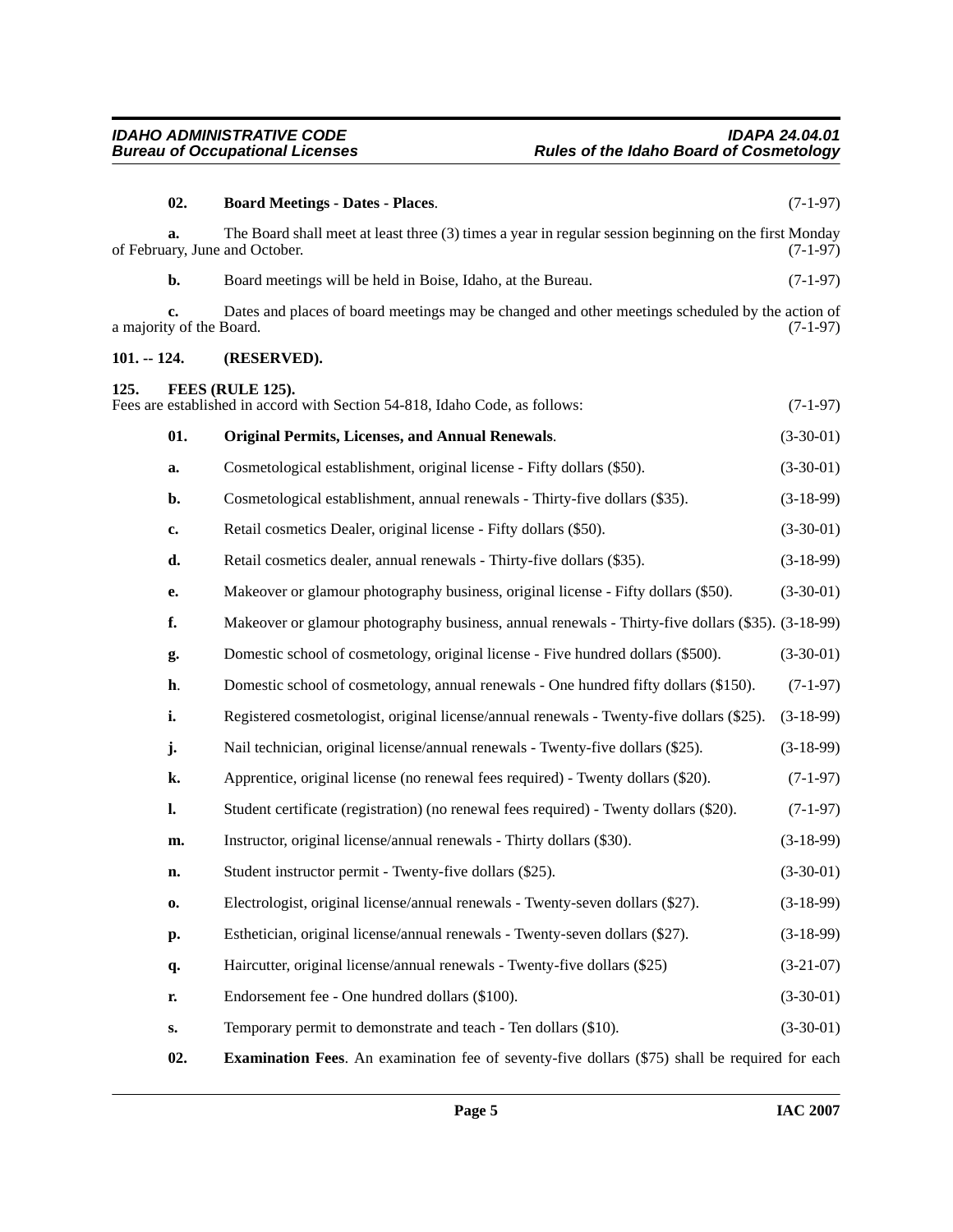examination administered by the Board. The fee for those examinations administered by a third party administrator shall be that fee determined by the administrator and shall be paid directly to the administrator by the applicant. (3-21-07)

<span id="page-5-14"></span><span id="page-5-12"></span><span id="page-5-11"></span>**03. Fees Shall Not Be Prorated or Returnable**. Fees shall not be prorated or returnable. (7-1-97)

#### <span id="page-5-0"></span>**126. -- 149. (RESERVED).**

#### <span id="page-5-1"></span>**150. REQUIREMENTS FOR LICENSURE BY ENDORSEMENT (RULE 150).**

**01. Filing Application**. Applicants for license by endorsement under the provisions of Section 54-812, ode, shall file an application on forms provided by the Board; and (7-1-97) Idaho Code, shall file an application on forms provided by the Board; and

Furnish proof of current license in another state, territory, possession or country, having requirements equal to the requirements of Idaho; or (7-1-97)

**b.** Document by sworn affidavit attesting to having worked in a cosmetology establishment for three (3) years of practical experience under licensure within the five (5) years immediately preceding application.

(3-30-01)

<span id="page-5-10"></span>**02. Certification of Licensure**. Certification of licensure must be completed and submitted directly to the Board by the licensing agency of the other state, territory, possession or country, and filed in the office of the Board with the application for license and required fee. (3-8-02) Board with the application for license and required fee.

<span id="page-5-8"></span>**03. Application Must Be Accompanied by Proof of Meeting Educational Requirements**. Application for license by endorsement must be accompanied by proof of the applicant having met the educational requirements as set forth in Section 54-805, Idaho Code. (3-30-01) requirements as set forth in Section 54-805, Idaho Code.

<span id="page-5-15"></span>**Submit Proof of Birth**. Endorsement applicants must furnish a copy of their birth certificate or other acceptable proof of birth. (7-1-97)

<span id="page-5-7"></span>**05. Application Must Be Accompanied by Endorsement Fee and Original License Fee**. Applications for license by endorsement must be accompanied by the endorsement fee and the original license fee. If the Board finds that the applicant is ineligible for license by endorsement, but is eligible for license by examination, the endorsement fee shall be utilized as the examination fee, and the applicant permitted to take the examination.

 $(3-30-01)$ 

<span id="page-5-13"></span>**06. Jurisprudence Examination Required**. The Board shall require all applicants for endorsement to pass the Idaho jurisprudence examination as noted under Section 450 prior to licensure by endorsement. (3-30-01)

#### <span id="page-5-2"></span>**151. -- 175. (RESERVED).**

#### <span id="page-5-6"></span><span id="page-5-3"></span>**176. APPLICATION AND FEE FOR PERMIT TO DEMONSTRATE OR TEACH COSMETOLOGY. (RULE 176).**

Application and fee for permit to demonstrate or teach cosmetology shall be made by the sponsoring agent on forms furnished by the Board and must be received in that office at least seven (7) days prior to the date of demonstration or instruction. The applicant shall include the name, address, license number, and the state, territory, possession, or country of licensure, and a ten dollar (\$10) fee for each person who shall demonstrate or instruct. The permit fee shall not be required for those persons holding a current personal Idaho license issued by the Board. Said demonstration or instruction shall not commence until the permit is received by the applicant. The permit shall be available for inspection by the Board or its agent at the location of said demonstration or instruction. The applicant shall be required to inform each person of the sanitary rules for shops and schools prior to said demonstration, or instruction.  $(3-8-02)$ 

#### <span id="page-5-4"></span>**177. -- 199. (RESERVED).**

#### <span id="page-5-9"></span><span id="page-5-5"></span>**200. APPLICATIONS (RULE 200).**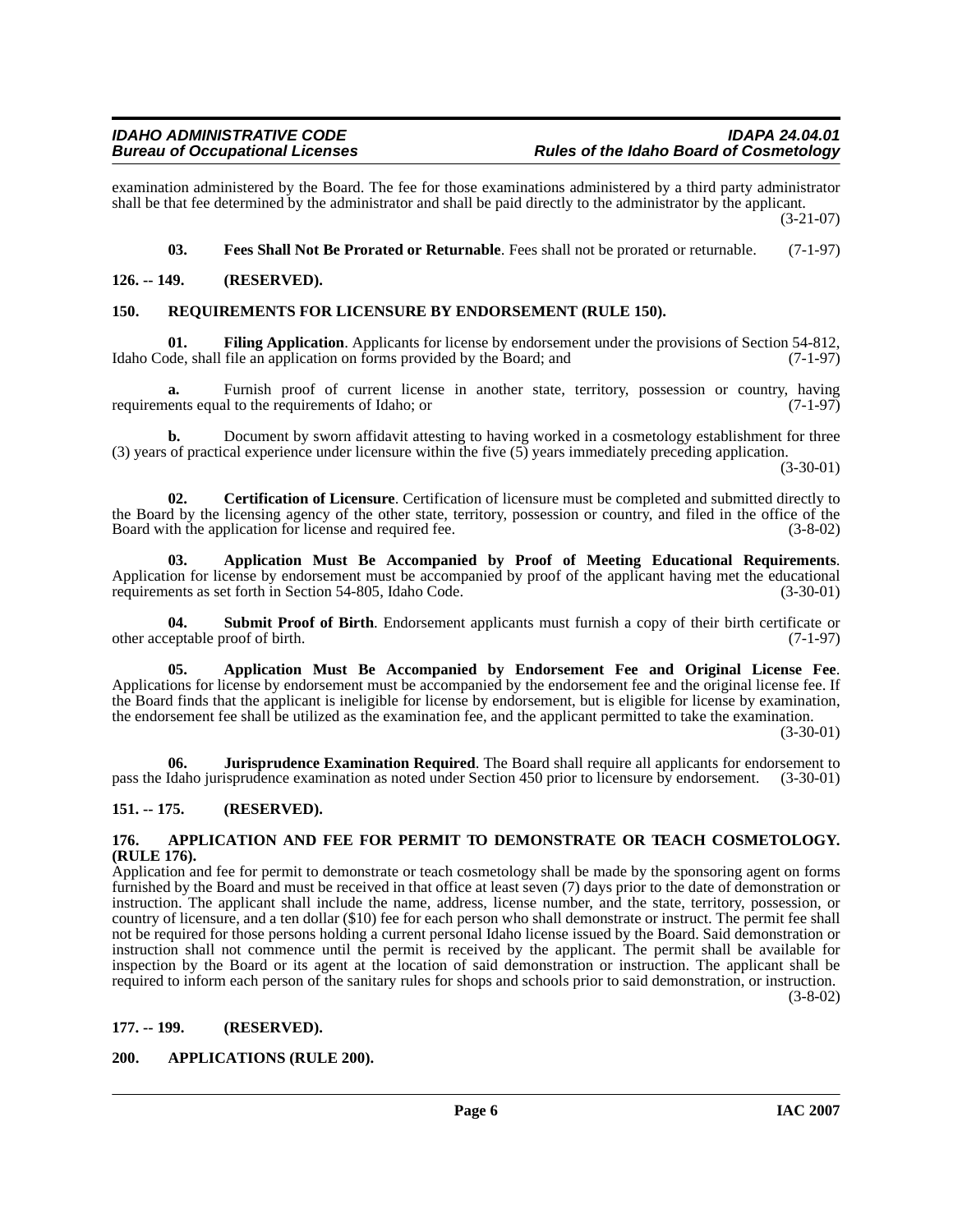<span id="page-6-3"></span>**01. Application for License by Examination**. Application for license by examination shall be made on forms furnished by the Board.

**a.** Applicant. Each applicant for licensure by examination shall be required to submit to the Board an application and the required fees. (3-8-02) application and the required fees.

**b.** Records. The school or apprenticeship instructor shall submit the following directly to the Board: (3-8-02)

| The record of instruction; | $(3-8-02)$ |  |
|----------------------------|------------|--|
|                            |            |  |

ii. A signed and notarized certificate of graduation; (3-8-02)

iii. Proof of the required high school education (pursuant to Section 54-805, Idaho Code) or equivalent; and (3-8-02)

<span id="page-6-4"></span>iv. Acceptable verification of applicants age upon registration as a student or apprentice. (3-8-02)

**02. Applications Must Be Complete to Be Accepted**. Applications shall not be considered complete pted until all required information, documents, and fees are received by the Board. (3-8-02) and accepted until all required information, documents, and fees are received by the Board.

#### <span id="page-6-9"></span>**03. Out of State Applicants**. (3-8-02)

**a.** Applicants not completing their instruction in Idaho and currently licensed in another state, territory, possession or country, must also document their other licensure and provide verification of practical experience, in addition to the required application and fees. (3-8-02) experience, in addition to the required application and fees.

**b.** Applicants not currently licensed in another state, territory, possession or country must provide certified documentation of all instruction received. Records of instruction must be received by the Board directly<br>from the applicable regulatory agency or the facility that provided the instruction. (3-8-02) from the applicable regulatory agency or the facility that provided the instruction.

<span id="page-6-5"></span>**Deadline Date for Filing**. An application must be fully completed, in accordance with Rule 200, before an applicant is eligible for examination. The application and fees must be received by the Board at least thirty (30) days prior to the date of examination. All other required records must be received by the Board at least fourteen (14) days prior to the date of examination. Those applicants whose applications or fees or records are not received in accordance with the deadlines will be scheduled for the next subsequent examination. Those applicants who fail any portion of the examination on their first attempt may submit an application with the required fee for re-examination, and if said application and fee is received by the board office prior to the next scheduled examination, the thirty (30) day application deadline shall be waived. (3-8-02) day application deadline shall be waived.

#### <span id="page-6-0"></span>**201. -- 249. (RESERVED).**

#### <span id="page-6-7"></span><span id="page-6-1"></span>**250. ESTABLISHING EQUIVALENCY IN LIEU OF THE REQUIRED HIGH SCHOOL EDUCATION (RULE 250).**

The Board will accept the following tests as being equivalent in lieu of the required high school education (pursuant to Section 54-805, Idaho Code). (3-30-01)

<span id="page-6-8"></span>**01. GED Test**. The General Educational Development (G.E.D.) Tests approved by the Department of Education, when an applicant receives an average cutting score of not less than forty-five  $(45)$ , with no category below a cutting score of forty  $(40)$ .  $(3-30-01)$ below a cutting score of forty  $(40)$ .

<span id="page-6-6"></span>**02. Equivalent Test**. Any test approved by the Department of Education to establish education equivalency shall be approved by the Board when an applicant receives a score approved by the Department of Education as meeting the equivalency requirement. (5-3-03) Education as meeting the equivalency requirement.

#### <span id="page-6-2"></span>**251. -- 299. (RESERVED).**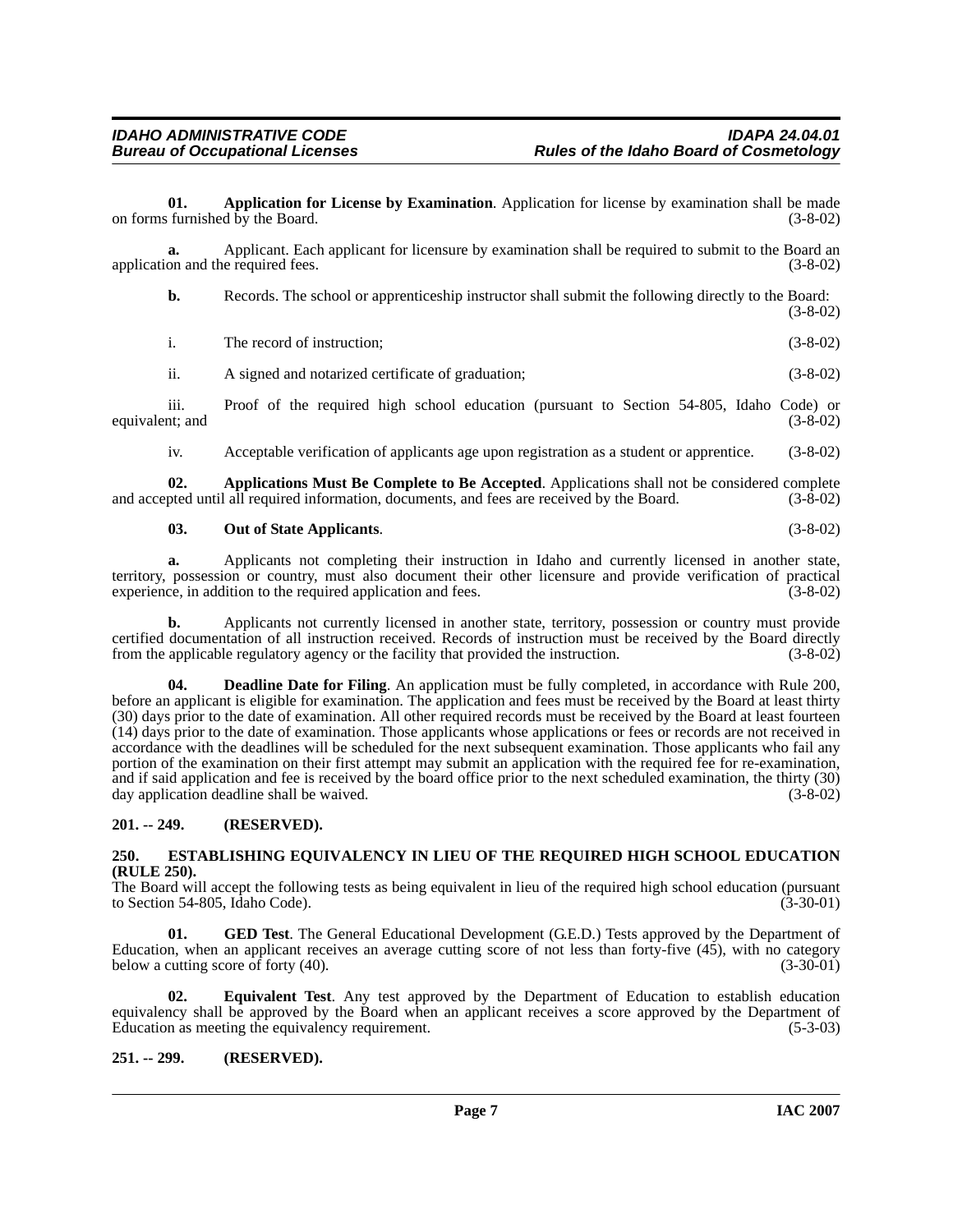#### <span id="page-7-4"></span><span id="page-7-0"></span>**300. LICENSURE AND OPERATION OF PRIMARY AND CONTIGUOUS ESTABLISHMENTS (RULE 300.)**

<span id="page-7-1"></span>**01. Applications**. Application for establishment license shall be made on forms furnished by the Board. The fully completed application form, with the required fees, must be submitted to the Board and a license issued prior to the opening or operation of any cosmetological establishment. (7-1-97) issued prior to the opening or operation of any cosmetological establishment.

**02. Primary Establishment License**. A primary establishment license may be issued and annually renewed only under the following condition: (7-1-97)

<span id="page-7-5"></span>**a.** Compliance with Subsection 300.01; and (7-1-97)

**b.** There is a clearly defined and designated working floor space of adequate dimension to allow the safe and sanitary practice of any one (1) or combination of defined practices of cosmetology for all individual stations that may be in operation in addition to any restroom and access areas; and (5-3-03) that may be in operation in addition to any restroom and access areas; and

There is an approved hot and cold running water source and drainage system that is available to any contiguous cosmetology establishment or barber shop that may exist; and must be within the perimeters of the licensed establishment and separate from the toilet facilities. (7-1-97)

**d.** The licensed area does not overlap any portion of a contiguous or other primary establishment ed area; and (7-1-97) designated area; and

**e.** There is access to restroom facilities from within the building in which the primary establishment is located and which shall be accessible from the primary area and to all contiguous establishments. Said restroom facilities shall contain an approved hot and cold running water source and approved drainage system. Said water source shall be in addition to the work area facilities. (7-1-97) source shall be in addition to the work area facilities.

**f.** All primary areas shall be connected by an access area not less than three (3) feet wide and said hall not be part of any contiguous establishment's designated area. (7-1-97) access shall not be part of any contiguous establishment's designated area.

**03. Contiguous Establishment License**. A contiguous establishment license may be issued and annually renewed only under the following condition: (7-1-97)

<span id="page-7-3"></span>**a.** Compliance with Subsection 300.01; and (7-1-97)

**b.** The licensed area is contiguous to an area licensed as a primary cosmetology establishment or barber shop and which is accessible from the primary area by not less than a three (3) foot wide access area; and (7-1-97)

**c.** The licensed area does not overlap any portion of a primary or other contiguous establishments' designated area. "Overlap" will not include the cooperative or joint use of "common areas" such as shampoo bowls, restrooms, entrance or reception areas or the like, which are physically located within the designated licensed area of the primary shop but which are not within the designated licensed area of any contiguous shop. As these common areas are within the designated area licensed by the primary establishment, the holder of the primary license will be responsible for any violations which occur there; and (7-1-97)

**d.** The licensed contiguous shop area shall provide adequate dimension to allow the safe and sanitary practice of any one (1) or combination of the defined practices of cosmetology for all individual stations that may be in operation; and

<span id="page-7-2"></span>**e.** There is access to restrooms from within the building. (7-1-97)

**04. Businesses Other Than Cosmetological Establishments or Barber Shops**. Businesses other than cosmetological establishments or barber shops, and living quarters shall be separate and apart. Home establishments must provide a separate outside entrance directly into the establishment and substantial partitions or walls shall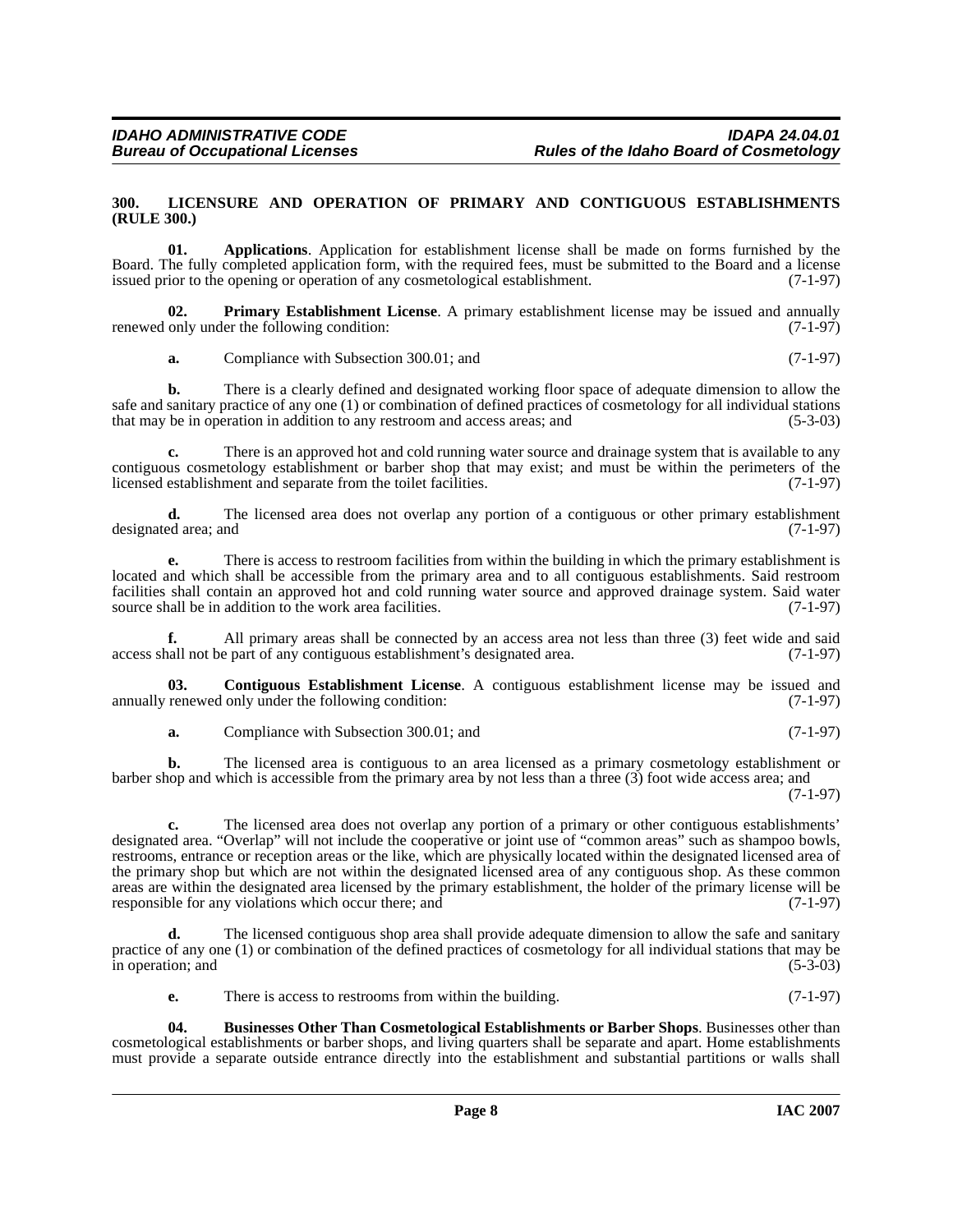extend from the floor to not less than seven (7) feet high, separating the establishment from adjoining rooms used for business or domestic purposes. All doors to an establishment from adjacent rooms shall be closed. (7-1business or domestic purposes. All doors to an establishment from adjacent rooms shall be closed.

<span id="page-8-4"></span>**05. Adequate Toilet Facilities**. Adequate toilet facilities shall be conveniently located and accessible from within the building where the establishment is located. (7-1-97)

<span id="page-8-7"></span>**06. Conditions for Issuance**. No cosmetological establishment license may be issued which includes or overlaps all or any portion of an existing establishment license. (7-1-97)

#### <span id="page-8-8"></span><span id="page-8-0"></span>**301. COSMETOLOGICAL ESTABLISHMENT CHANGES IN - OWNERSHIP - LOCATION - LICENSURE REQUIREMENTS (RULE 301).**

<span id="page-8-6"></span>**01. Change of Ownership or Location**. Whenever a change of ownership or fixed location of an establishment occurs, an original license fee must be paid and compliance with all rules concerning a new establishment must be met, before a new license will be issued. In the event of the relocation of a contiguous establishment within the same primary establishment, an original license fee shall not be required provided the contiguous establishment is currently licensed at the time of the relocation. LICENSES ARE NOT TRANSFERABLE. (5-3-03) TRANSFERABLE.

<span id="page-8-5"></span>**02. Board Must Be Informed of All Changes**. The Board must be informed in writing of any and all changes of ownership and location of establishments.

<span id="page-8-9"></span>**03. Deletion of an Owner**. Deletion of an owner in a multiple ownership may be effected by filing a tatement with the Board signed by the person withdrawing and/or the remaining owner(s). (7-1-97) written statement with the Board signed by the person withdrawing and/or the remaining owner(s).

<span id="page-8-13"></span>**04. Transfer of Owner**. If the transfer involves change of corporate structure or deleting one (1) or more owners, a written notarized statement signed by all former owners as registered with the Board shall be accepted. If the existing establishment license has expired, the procedure as set forth in Subsection 300.01 shall be followed. (7-1-97) followed. (7-1-97)

<span id="page-8-3"></span>**05. Addition of an Owner**. Addition of an owner to multiple ownership constitutes a change in ownership and the requirements for a new establishment apply. (7-1-97)

<span id="page-8-12"></span>**06. Supervision in an Establishment**. A properly licensed establishment must operate under proper supervision, refer to Section 54-803, Idaho Code.

**07. Out of Business**. Whenever any shop ceases operation at the licensed location, the owner(s) or authorized agent of the shop shall notify the Board by submitting either: (5-3-03)

**a.** A signed letter advising that the shop is out of business; or (5-3-03)

**b.** The establishment license bearing the signature of the owner(s) or authorized agent and marked out-of-business. (5-3-03)

**08.** License Status. A new primary or contiguous establishment license will not be issued for any that is currently licensed as an establishment at the time of application. (5-3-03) location that is currently licensed as an establishment at the time of application.

#### <span id="page-8-1"></span>**302. -- 399. (RESERVED).**

#### <span id="page-8-11"></span><span id="page-8-2"></span>**400. REQUIREMENTS FOR LICENSURE BY EXAMINATION - GENERAL. (RULE 400).**

**Requirements**. Applicants for license by examination must complete an application (Refer to Rule 200) and file it with the Board, along with a completed certificate of graduation submitted to the Board by the school. (7-1-97)

<span id="page-8-10"></span>**02. If Applicant Is from Another State**. If applicant is from another state, territory, possession, or country, and is ineligible for license by endorsement, proof of having a current license in good standing and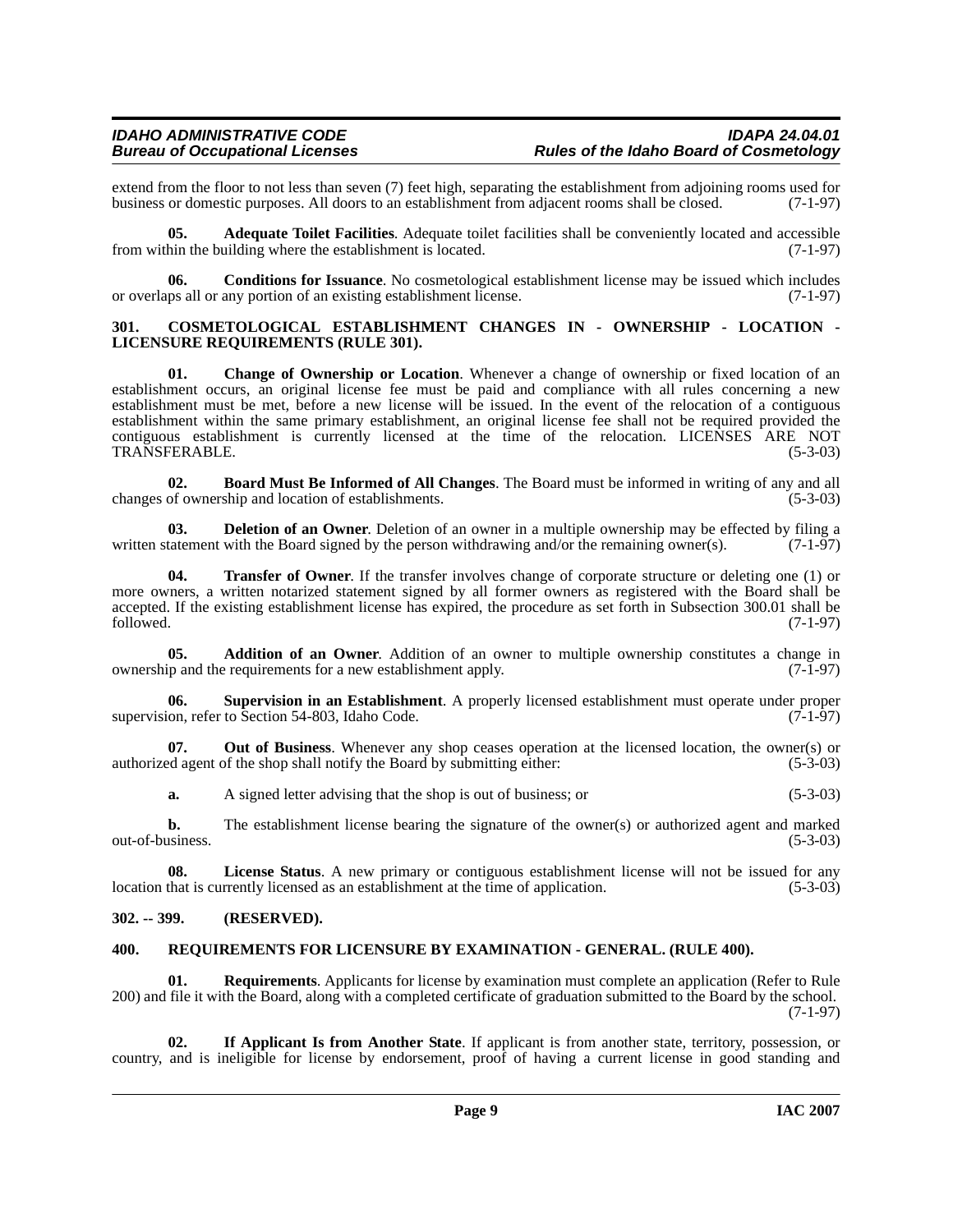instruction equivalent to the foregoing requirements must be submitted to the Board (Refer to Rule 200). (3-30-01)

#### <span id="page-9-5"></span><span id="page-9-0"></span>**401. COSMETOLOGY REQUIREMENTS FOR LICENSURE BY EXAMINATION. (RULE 401).**

<span id="page-9-12"></span>**01.** Filing of Record of Instruction. Applicant must file Record of Instruction covering: two thousand nours of instruction as a student, or four thousand (4,000) hours of instruction as an apprentice. (3-30-01)  $(2,000)$  hours of instruction as a student, or four thousand  $(4,000)$  hours of instruction as an apprentice.

**Credit for Instruction**. Credit for instruction as a student or apprentice will be given for each year ience under licensure in another state, territory, possession, or country as follows: (3-30-01) of practical experience under licensure in another state, territory, possession, or country as follows:

<span id="page-9-9"></span>**a.** Two hundred (200) hours as a student, or four hundred (400) hours as an apprentice. (3-30-01)

**b.** Credit will be allowed only on six (6) month experience increments. (7-1-97)

#### <span id="page-9-15"></span>**03. Hours Credit Toward Licensure**. (7-1-97)

**a.** A licensed nail technician shall be given credit of two hundred fifty (250) hours toward the required two thousand (2000) hours for a cosmetology course or five hundred (500) hours toward the required four thousand (4,000) hours as a cosmetology apprentice. (7-1-97)

**b.** A licensed esthetician shall be given credit of two hundred fifty (250) hours toward the required sand (2000) hours for a cosmetology course. two thousand (2000) hours for a cosmetology course.

**c.** A licensed haircutter shall be given credit of two hundred fifty (250) hours toward the required two thousand (2000) hours for a cosmetology course. (3-21-07)

**d.** A nail technician student (not licensed) may receive eighty percent (80%) of accumulated hours, ore than two hundred fifty (250) hours, as credit toward a student cosmetology course. (7-1-97) but no more than two hundred fifty (250) hours, as credit toward a student cosmetology course.

An esthetician student (not licensed) may receive eighty percent (80%) of accumulated hours, but hundred fifty (250) hours as credit toward a student cosmetology course. (7-1-97) no more than two hundred fifty (250) hours as credit toward a student cosmetology course.

**f.** A haircutter student (not licensed) may receive eighty percent (80%) of accumulated hours, but no more than two hundred fifty (250) hours, as credit toward a student cosmetology course. (3-21-07)

#### <span id="page-9-1"></span>**402. -- 406. (RESERVED).**

#### <span id="page-9-10"></span><span id="page-9-2"></span>**407. ELECTROLOGY REQUIREMENTS FOR LICENSURE BY EXAMINATION (RULE 407).**

<span id="page-9-13"></span>**01. Filing of Record of Instruction**. Applicant must file Record of Instruction covering eight hundred  $(800)$  hours as a student, or one thousand six hundred  $(1,600)$  hours as an apprentice.  $(3-30-01)$ 

**02. Credit Given for Instruction**. Credit given for instruction will be eighty (80) hours as a student, or one hundred sixty (160) hours as an apprentice, for each year of practical experience under licensure in another state, territory, possession, or country. (3-30-01) territory, possession, or country.

<span id="page-9-8"></span><span id="page-9-6"></span>**03. Credit for Experience**. Credit for experience will be allowed only in full six (6) month increments. (7-1-99)

#### <span id="page-9-3"></span>**408. -- 412. (RESERVED).**

#### <span id="page-9-11"></span><span id="page-9-4"></span>**413. ESTHETICS REQUIREMENTS FOR LICENSURE BY EXAMINATION (RULE 413).**

**01.** Filing of Record of Instruction. Applicant must file Record of Instruction covering six hundred (using as a student, or one thousand two hundred (1,200) hours as an apprentice. (3-8-02) (600) hours as a student, or one thousand two hundred  $(1,200)$  hours as an apprentice.

<span id="page-9-14"></span><span id="page-9-7"></span>**02.** Credit Given for Instruction. Credit given for instruction as a student will be sixty (60) hours as a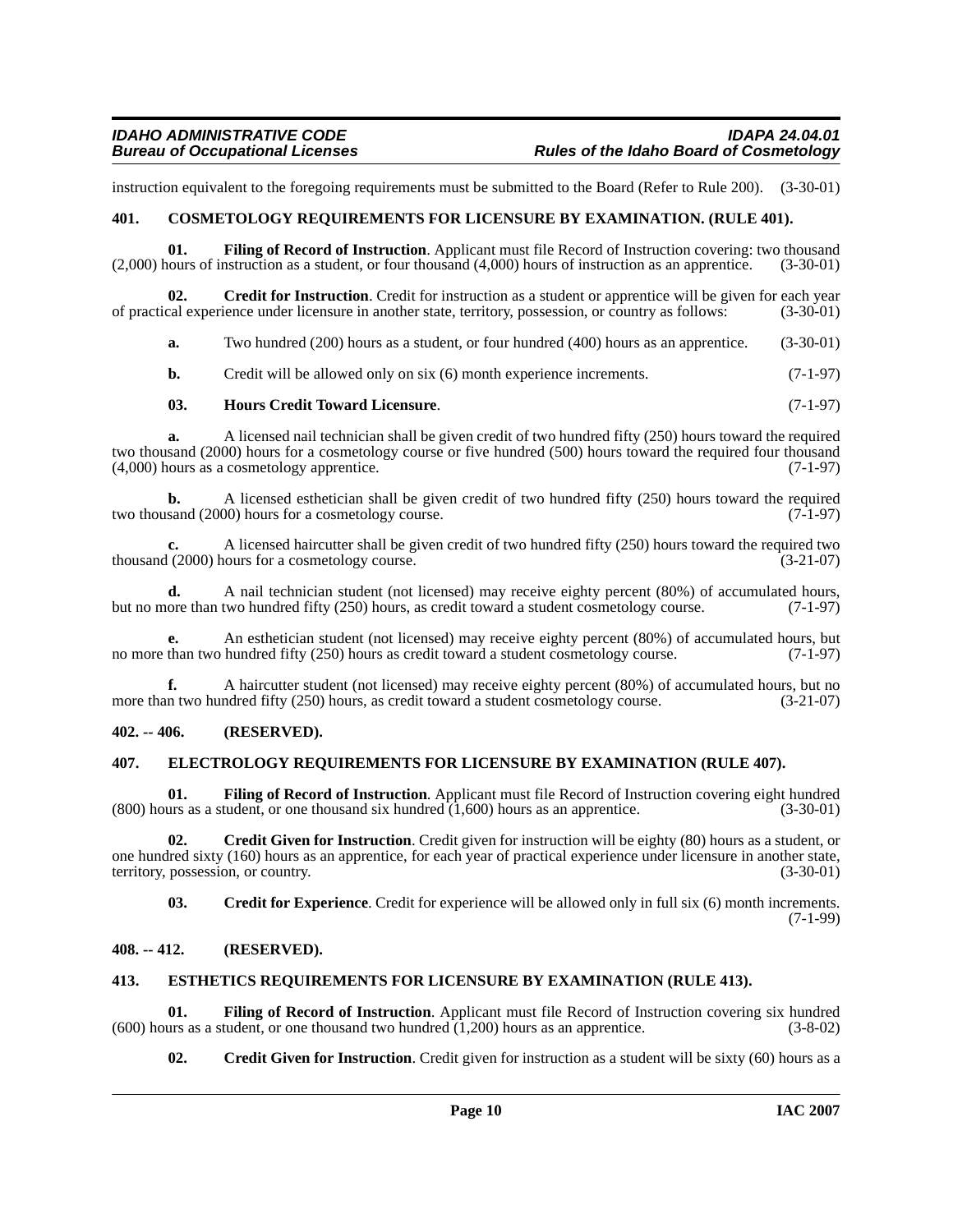student, or one hundred twenty (120) hours as an apprentice, for each year of practical experience under licensure in another state, territory, possession, or country. (3-8-02) another state, territory, possession, or country.

<span id="page-10-12"></span>**03.** Six Month Allowance for Credit. Credit for experience will be allowed only in full six (6) month increments. (7-1-99) increments. (7-1-99)

#### <span id="page-10-0"></span>**414. -- 418. (RESERVED).**

#### <span id="page-10-11"></span><span id="page-10-1"></span>**419. NAIL TECHNOLOGY REQUIREMENTS FOR LICENSURE BY EXAMINATION (RULE 419).**

<span id="page-10-9"></span>**01.** Filing of Record of Instruction. Applicant must file Record of Instruction covering four hundred urs as a student, or eight hundred (800) as an apprentice. (3-8-02)  $(400)$  hours as a student, or eight hundred  $(800)$  as an apprentice.

<span id="page-10-6"></span>**02. Credit Given for Instruction**. Credit given for instruction as a student will be forty (40) hours as a student, or eighty (80) hours as an apprentice, for each year of practical experience under licensure in another state, territory, possession or country. (3-8-02)

<span id="page-10-13"></span>**03. Six Month Allowance for Credit**. Credit will be allowed only on six (6) month experience increments. (7-1-97)

<span id="page-10-10"></span>**04. Hours Credit Toward Licensure**. One seventh (1/7) of cosmetology student training hours may be toward nail technology instruction requirements. (3-30-01) credited toward nail technology instruction requirements.

#### <span id="page-10-2"></span>**420. -- 424. (RESERVED).**

#### <span id="page-10-3"></span>**425. HAIRCUTTER REQUIREMENTS FOR LICENSURE BY EXAMINATION (RULE 425).**

**01. Filing of Record of Instruction**. Applicant must file Record of Instruction covering nine hundred  $(900)$  hours as a student.

**02.** Credit Given for Instruction. Credit given for instruction as a student will be ninety (90) hours as a student for each year of practical experience under licensure in another state, territory, possession or country.

 $(3-21-07)$ 

**03.** Six Month Allowance for Credit. Credit will be allowed only on six (6) month experience increments.  $(3-21-07)$ increments.  $(3-21-07)$ 

**04. Hours Credit Toward Licensure**. One-seventh (1/7) of cosmetology student training hours may be credited toward haircutter instruction requirements. (3-21-07)

#### <span id="page-10-4"></span>**426. -- 449. (RESERVED).**

#### <span id="page-10-8"></span><span id="page-10-5"></span>**450. EXAMINATIONS - GENERAL (RULE 450).**

Examination for licensure shall consist of both a practical and written examination for each of those disciplines included in Chapter 8, Title 54, Idaho Code. (5-3-03) included in Chapter 8, Title 54, Idaho Code.

#### <span id="page-10-7"></span>**01. Dates and Places**. (7-1-97)

**a.** Examinations for licensure are to be held at the discretion of the Board. (7-1-97)

<span id="page-10-14"></span>**b.** The dates and places of examination will be published annually. (7-1-97)

**02. Written Examination**. The written examination consists of two (2) parts: theory and Idaho jurisprudence. (7-1-97)

The Idaho jurisprudence examination will be a comprehensive written examination that will<br>Title 54, Idaho Code and these rules. (5-3-03) include Chapter 8, Title 54, Idaho Code and these rules.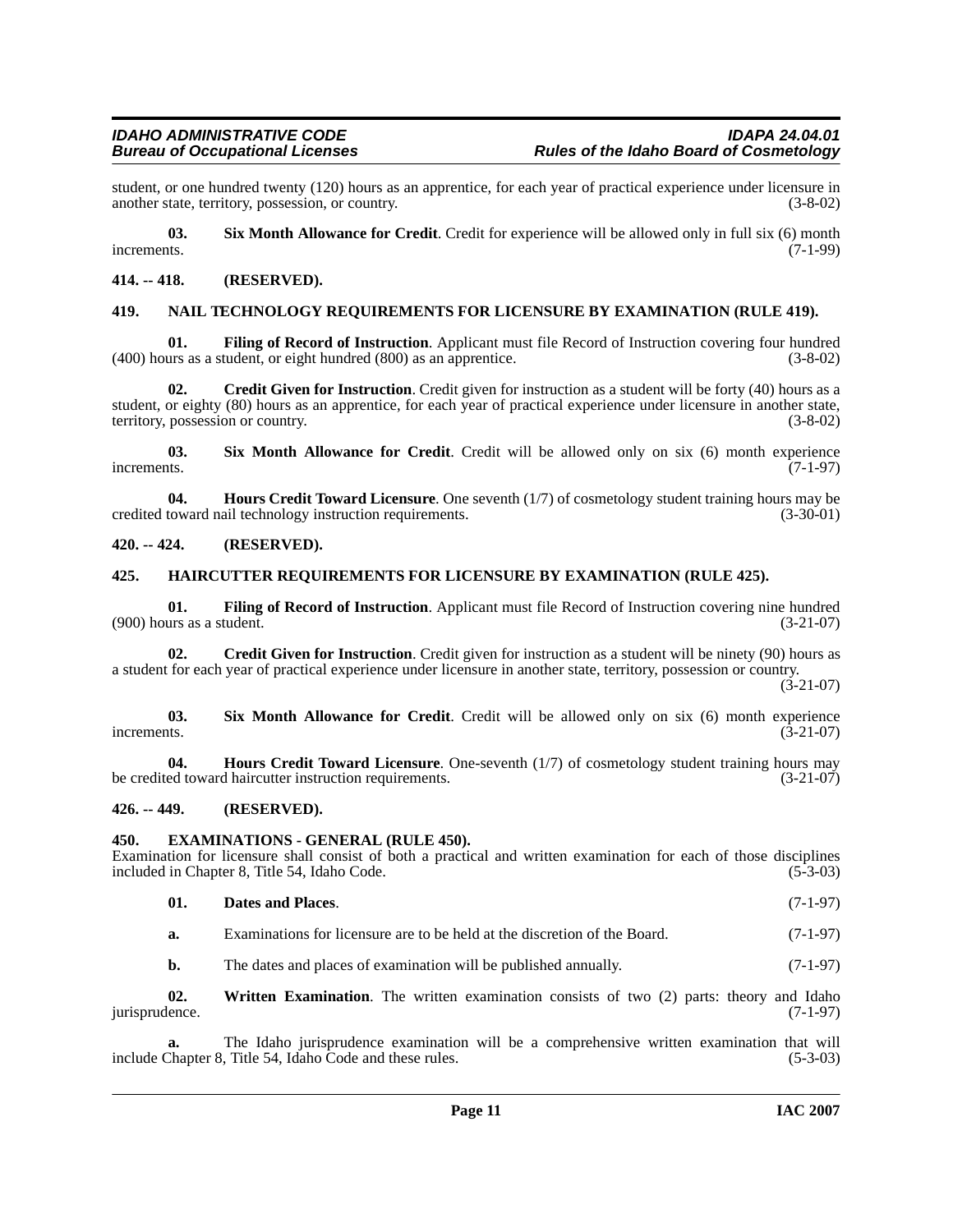**b.** The theory examination will be the national examination provided by the National Interstate of State Boards of Cosmetology (NIC). (5-3-03) Council of State Boards of Cosmetology (NIC).

i. The theory examination for cosmetology will include all phases of the art of cosmetology, hair dressing, manicuring and pedicuring, facial massage, and sanitation. (5-3-03)

ii. The theory examination for electrology will cover all phases of the art of electrology and sanitation.  $(5-3-03)$ 

iii. The theory examination for esthetics will cover all phases of the art of skin care and sanitation. (5-3-03)

iv. The theory examination for nail technology will cover all phases of the art of manicuring, artificial nails, and sanitation. (5-3-03)

v. The theory examination for haircutter will cover all phases of the art of haircutting and sanitation. (3-21-07)

vi. The theory examination for an instructor will cover all phases of the applicant's ability to teach logy, nail technology, esthetics or electrology, and sanitation. (5-3-03) cosmetology, nail technology, esthetics or electrology, and sanitation.

**03.** The Practical Examination. The practical examination will be the NIC examination specific to the e for which licensure is sought. (5-3-03) discipline for which licensure is sought.

**a.** Oral Test. As authorized by Section 54-810, Idaho Code, the examiners may direct questions to al examinees during the course of the practical examination. (7-1-97) individual examinees during the course of the practical examination.

**b.** Supplies. Each applicant is required to bring adequate supplies and materials for the practical tion. Detailed information will be provided upon notification of acceptance for examination. (7-1-97) examination. Detailed information will be provided upon notification of acceptance for examination.

#### <span id="page-11-1"></span>**04. Failure to Pass Examination**. (7-1-99)

**a.** The practical examination is failed when an applicant obtains an average score below seventy-five 75%). Reexamination shall consist of the entire examination. (7-1-98) percent (75%). Reexamination shall consist of the entire examination.

**b.** Written examination is failed when the applicant obtains a score of below seventy-five percent (75%) on the national theory examination or the Idaho jurisprudence examination. Reexamination shall consist of the written examination on the portion or portions failed. (7-1-97)

**05. Eligibility for Reexamination**. A new application must be filed with the Board. The prescribed fee ompany said application. (7-1-97) must accompany said application.

<span id="page-11-0"></span>**a.** Additional instruction required to qualify for the practical reexamination shall be as follows:

(5-3-03)

i. An applicant failing on the first practical examination attempt and on all subsequent attempts shall complete a full review of the proper practical procedures for those service applications in the discipline for which licensure is sought as outlined in Section 54-808(6), Idaho Code. The applicant must also sign an affidavit attesting to the completion of the review. The review and affidavit shall constitute proof of required additional instruction prior to reexamination. (3-21-07) reexamination.

ii. The Board may, following a review of previous examination scores, require any applicant to obtain al instruction in a school of cosmetology. additional instruction in a school of cosmetology.

**b.** Additional instruction required to qualify for the written reexamination shall be as follows:

(5-3-03)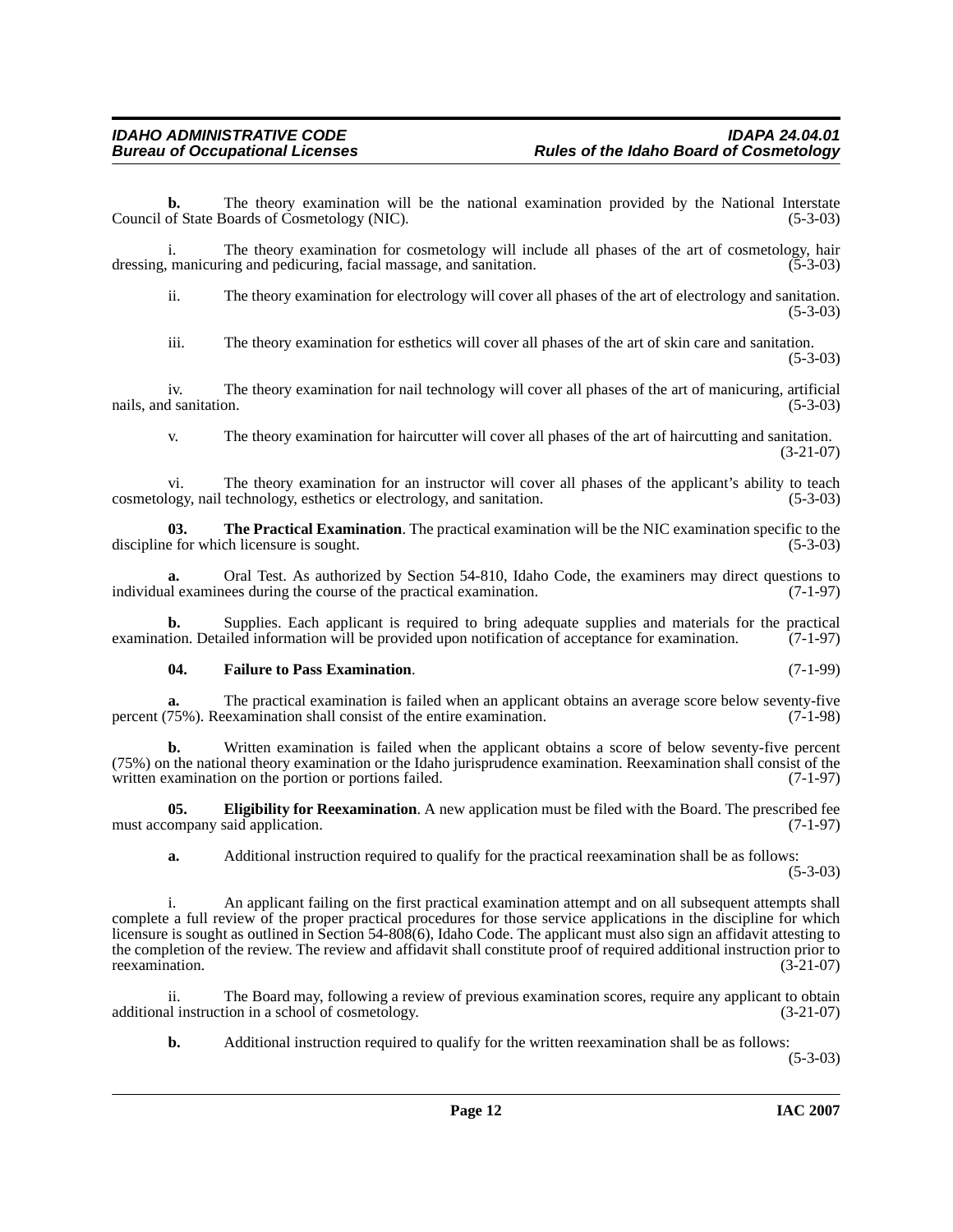i. An applicant failing on the first written examination attempt and on all subsequent attempts in either the theory or Idaho jurisprudence examination shall complete a full review as applicable to the area or areas of failure, of either the proper theoretical procedures for the discipline and those service applications for which licensure is sought as outlined in Section 54-808(6), Idaho Code, or of the Idaho Laws and Rules governing the licensure and practice of those disciplines included in Chapter 8, Title 54, Idaho Code. The applicant must also sign an affidavit attesting to the completion of the review. The review and affidavit shall constitute proof of required additional instruction prior to the first reexamination only. (3-21-07)

ii. The Board may, following a review of previous examination scores, require any applicant to obtain al instruction in a school of cosmetology. (3-21-07) additional instruction in a school of cosmetology.

<span id="page-12-18"></span>**06. Termination**. All application records in the bureau of applicants who have not qualified for reexamination within five (5) years of notification of failure in any examination under the Cosmetology Law will be terminated and destroyed. (7-1-97)

#### <span id="page-12-0"></span>**451. -- 474. (RESERVED).**

#### <span id="page-12-12"></span><span id="page-12-1"></span>**475. MODELS FOR EXAMINATION (RULE 475).**

<span id="page-12-8"></span>**01. Appropriate Model**. Applicants scheduled for an examination must bring an appropriate model. Models may be human or mannequin, depending upon the specific examination. If a mannequin is required, it must<br>be treated in all respects, the same as a live model. (7-1-97) be treated in all respects, the same as a live model.

**02. Models Must Not Be Students**. Models must not be students in any school or apprentice in any ment, nor licensed under the Cosmetology Law. (7-1-97) establishment, nor licensed under the Cosmetology Law.

<span id="page-12-17"></span><span id="page-12-16"></span><span id="page-12-11"></span>**03. Models Must Be Able to Remain Until Conclusion of the Examination**. (7-1-97)

**04. Models Cannot Be Candidates**. Models cannot be candidates for the examination who may be examined on another day. (7-1-97)

#### <span id="page-12-2"></span>**476. -- 478. (RESERVED).**

#### <span id="page-12-13"></span><span id="page-12-3"></span>**479. MODELS FOR THE COSMETOLOGY EXAMINATION (RULE 479).**

**01. Human Models**. Human models are mandatory for the facial portion of the cosmetology  $\alpha$  examination. (3-8-02)

**02. Mandatory Mannequins for Examination**. Except as set forth in Rule 479.01, mannequins and mannequin hands are mandatory for all portions of the cosmetology examination and must be treated in all respects, the same as a live model. (3-8-02) the same as a live model.

#### <span id="page-12-4"></span>**480. -- 482. (RESERVED).**

#### <span id="page-12-14"></span><span id="page-12-5"></span>**483. MODELS FOR THE ELECTROLOGY EXAMINATION (RULE 483).**

Hair removal will be demonstrated directly on the Examiners. (7-1-99)

#### <span id="page-12-6"></span>**484. -- 486. (RESERVED).**

#### <span id="page-12-7"></span>**487. MODELS FOR THE ESTHETICS EXAMINATION (RULE 487).**

<span id="page-12-15"></span><span id="page-12-9"></span>**01. Human Models for Skin Care**. Human models will be used for the skin care demonstration.

(7-1-97)

<span id="page-12-10"></span>**02. Human Models**. Human models must be people to whom makeup may be applied. (7-1-97)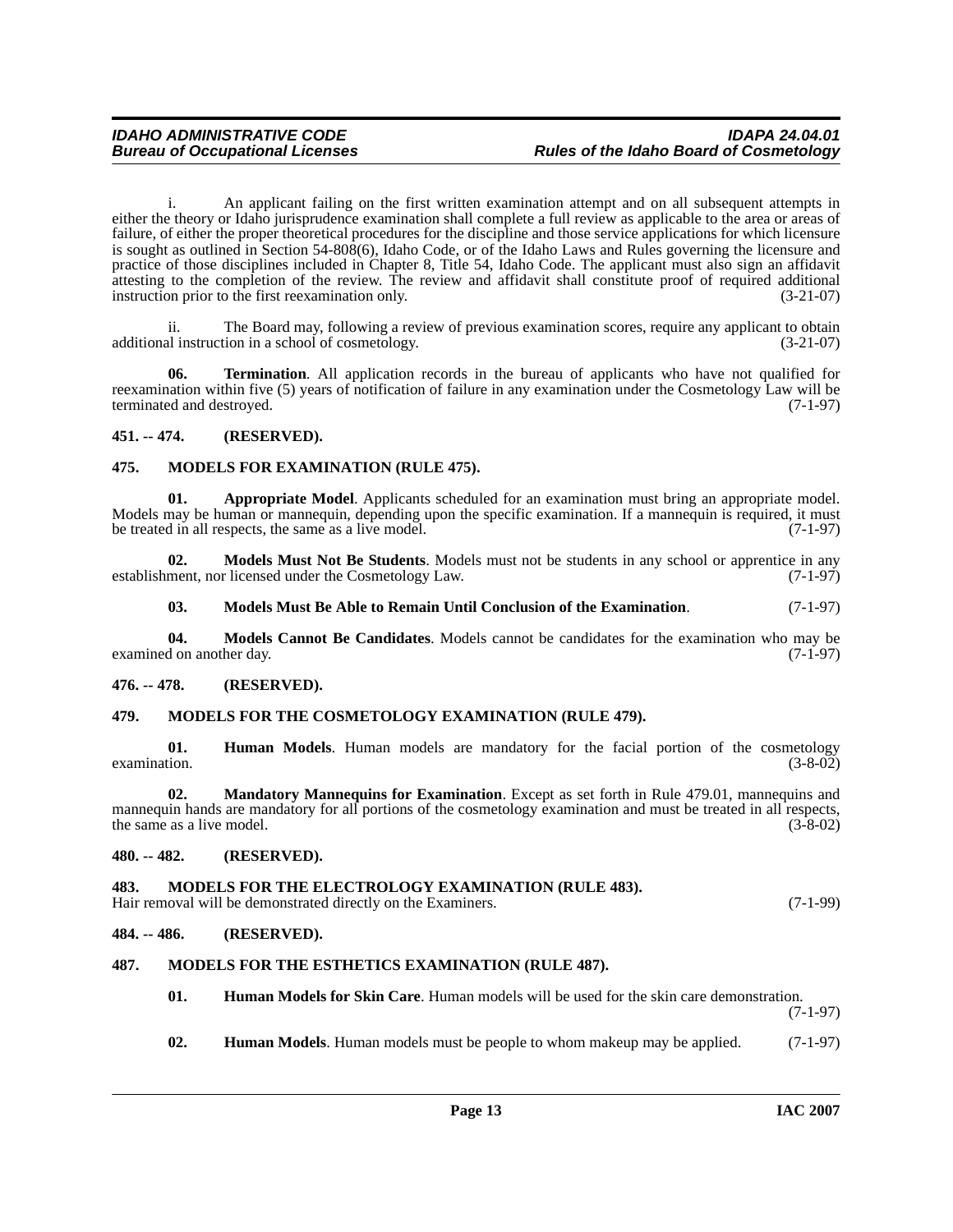#### <span id="page-13-0"></span>**488. -- 490. (RESERVED).**

#### <span id="page-13-8"></span><span id="page-13-1"></span>**491. MODELS FOR THE NAIL TECHNOLOGY EXAMINATION (RULE 491).**

**01. Mannequin Hands for Manicure**. Mannequin hands are mandatory for all portions of the nail gy examination and must be treated in all respects, the same as a live model. (3-20-04) technology examination and must be treated in all respects, the same as a live model.

#### <span id="page-13-2"></span>**492. -- 499. (RESERVED).**

#### <span id="page-13-10"></span><span id="page-13-3"></span>**500. RULES OF SCHOOLS OF COSMETOLOGY (RULE 500).**

Section 54-808, Idaho Code, provides for the rules of schools of cosmetology. Supplementing this section, the Board adopts the following rules: (7-1-97) adopts the following rules:

<span id="page-13-6"></span>**01. Application Before Opening and Operating a School**. No school of cosmetology will be opened and/or operated until the Board has issued its approval and a valid license has been received by the school. See Section  $\overline{54-806}$ , Idaho Code. Application for a school license shall be made on forms furnished by the Board. The fully completed application to operate a school, with the required fee, shall be submitted to the Boar fully completed application to operate a school, with the required fee, shall be submitted to the Board.

**a.** As soon as practicable, upon receipt of said application, the Board or its designated agent, will cause the school to be inspected. Based on this inspection, a recommendation for the issuance or rejection of a license will be made and a decision entered, within a reasonable time not to exceed thirty (30) days, after said application has been received.  $(7-1-97)$ been received. (7-1-97)

**b.** All new schools applying for license must have one thousand eight hundred (1,800) square feet of space. Schools approved to teach electrology refer to Rule 550. (7-1-99)

**c.** All new schools must be separated completely from establishments and have no connecting entrances. (3-30-01) entrances. (3-30-01)

<span id="page-13-4"></span>**02. Adequate Space**. Schools provide adequate space for the number of students to be trained in said schools. An additional forty (40) square feet of floor space shall be provided in excess of the minimum one thousand eight hundred (1800) square feet required for each student enrolled over twenty (20) students. (7-1-97)

<span id="page-13-5"></span>**03. Annual Review of Curriculum and Catalog**. Schools must provide a curriculum and catalog to the Board. Schools must provide a curriculum and catalog to the Board for review on an annual basis. Curricula must be submitted at the time of license renewal. If there are no changes in the curriculum or catalog during the previous year, the school may submit a letter of explanation to the Board. (7-1-97)

**04. Minimum Hours of Instruction**. Students shall not be permitted to render any clinical service to intil students have completed at least five percent (5%) of the required hours of instruction. (3-21-07) patrons until students have completed at least five percent  $(5%)$  of the required hours of instruction.

<span id="page-13-9"></span><span id="page-13-7"></span>**05. Records Required**. Records required of schools of cosmetology: (7-1-97)

**a.** Schools shall maintain records for each student as established by schools' policy and procedures ill show daily attendance and academic grades of instructional progress. (3-30-01) which will show daily attendance and academic grades of instructional progress.

**b.** Progress records shall be signed and dated by the student and school official. A copy of the signed and dated monthly record shall be provided to the student. The school shall maintain the records for a period of two (2) years following completion or termination of the student instruction. These records are subject to inspection by the Board at any time. (3-30-01) the Board at any time.

When a student's course of instruction at a school has been completed or terminated, the completed operations, and number of hours of instruction are to be recorded by the school on the Record of Instruction Form. This form is to be filed with the Board by the school within sixty (60) days of the completion or termination of instruction, or a letter of explanation shall be filed with the Board by the school as to why student's Record of Instruction is not being filed by the school. (3-30-01) Instruction is not being filed by the school.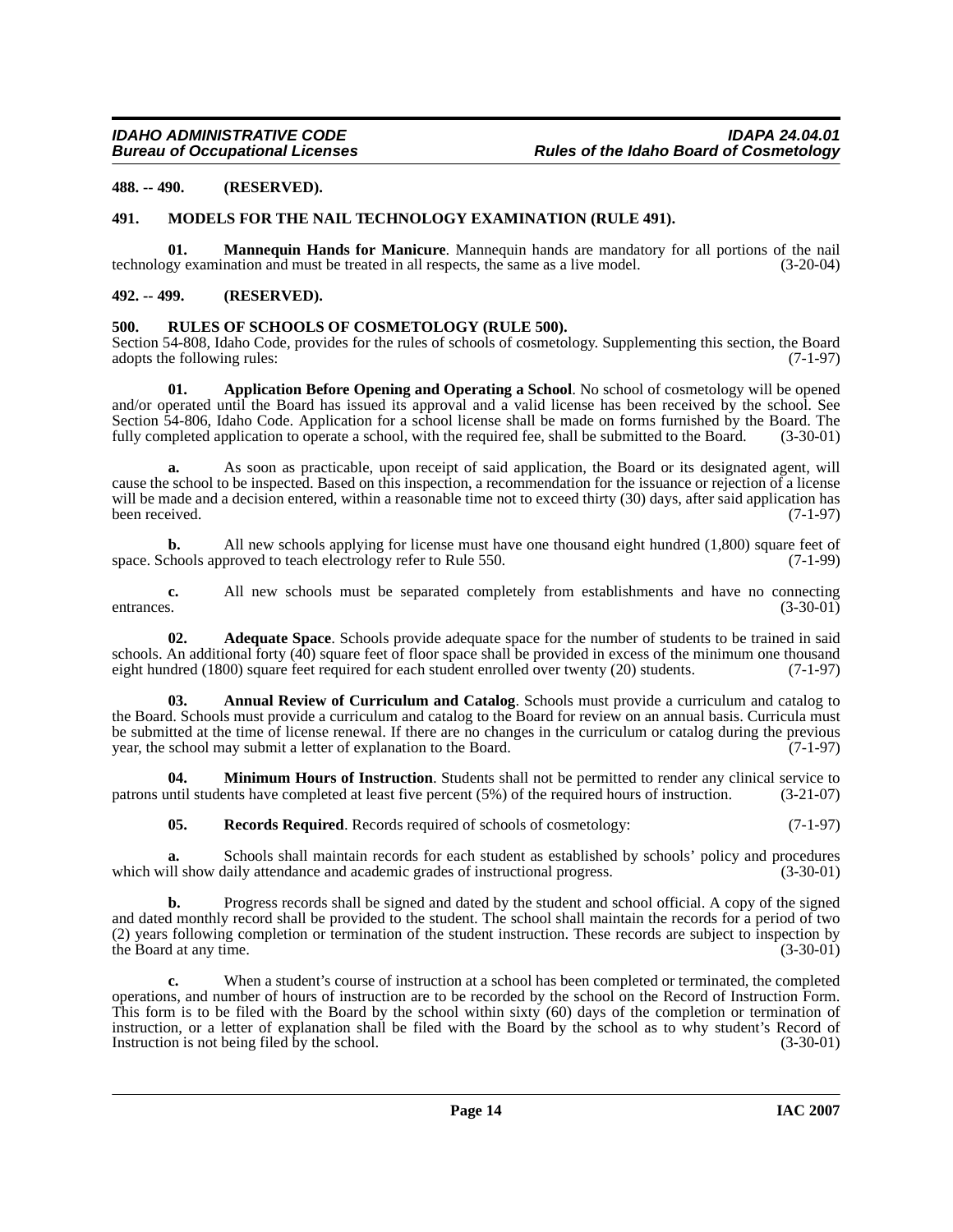#### **IDAHO ADMINISTRATIVE CODE IDAPA 24.04.01 Rules of the Idaho Board of Cosmetology**

**d.** Schools shall maintain on the premises proof of student meeting education requirements. Schools must maintain proof of student having satisfactorily completed two (2) years of high school (tenth grade) or having equivalent education. If student is a high school graduate, schools may accept a photostatic copy of the high school diploma or transcript. A letter written on high school stationary, signed by an officer of the high school, may be accepted to verify student's satisfactory completion of the tenth grade and eligibility to commence the eleventh grade. (7-1-97)

**e.** Proof of age must be submitted. Schools must maintain on their premises proof of students compliance with minimum age requirement. Acceptable proof of birth date will be a copy of the student's birth certificate, a passport, military identification, drivers license or other similar form of documentation. (7-1-97)

**f.** Schools shall have a written (published) attendance policy. When a school is determining student hours for their course of instruction, a school may define its attendance policy to include one hundred percent (100%) attendance for the course length or may allow excused absences for not more than ten percent (10%) of the course length for satisfactory completion. (3-30-01)

<span id="page-14-2"></span>**06. Record of Instruction**. A record of the operations completed by each student shall be maintained de the following: (3-30-01) and include the following:

**a.** Creative hair styling which shall include hair styles, wet sets/styling, thermal styles, fingerwaving, free styling: (3-30-01) braiding/free styling;

| b. | Scalp Treatments;                                                  | $(3-30-01)$ |
|----|--------------------------------------------------------------------|-------------|
| c. | Permanent Waves (All Methods);                                     | $(3-30-01)$ |
| d. | Haircutting/shaping which shall include scissor and razor/clipper; | $(3-30-01)$ |
| e. | Bleaching;                                                         | $(3-30-01)$ |
| f. | Tinting;                                                           | $(3-30-01)$ |
| g. | Semi Permanent/Temporary Color;                                    | $(3-30-01)$ |
| h. | Frosting/Hilites;                                                  | $(3-30-01)$ |
| i. | Facials which shall include plain, makeup and arches;              | $(3-30-01)$ |
| j. | Manicures which shall include plain and oil;                       | $(3-30-01)$ |
| k. | Pedicures; and                                                     | $(3-30-01)$ |
| 1. | Artificial Nails.                                                  | $(3-30-01)$ |

<span id="page-14-0"></span>**07. Discontinuance of School**. If a school discontinues to operate as a school, records of instruction covering all students attending said school at the time of discontinuance or prior thereto, must be filed in the office of the Board.  $(7-1-97)$ 

<span id="page-14-1"></span>**08. Out-of-State Applicants**. Applicants who have received instruction in out-of-state schools and who wish to complete instruction in an Idaho school are required to file with the Board prior to applying for examination a copy of the record of instruction from the out of state school(s). For purposes of this section, the record of instruction will be a statement which gives detailed information regarding operations and hours of instruction, and which is to be verified by the licensing agency or school(s) in the state in which the instruction was obtained.

(3-30-01)

<span id="page-14-3"></span>**09. Student Registration**. Schools are required to register all students with the Board within five (5) days of beginning instruction (post office cancellation date will be accepted). Student registration fee must be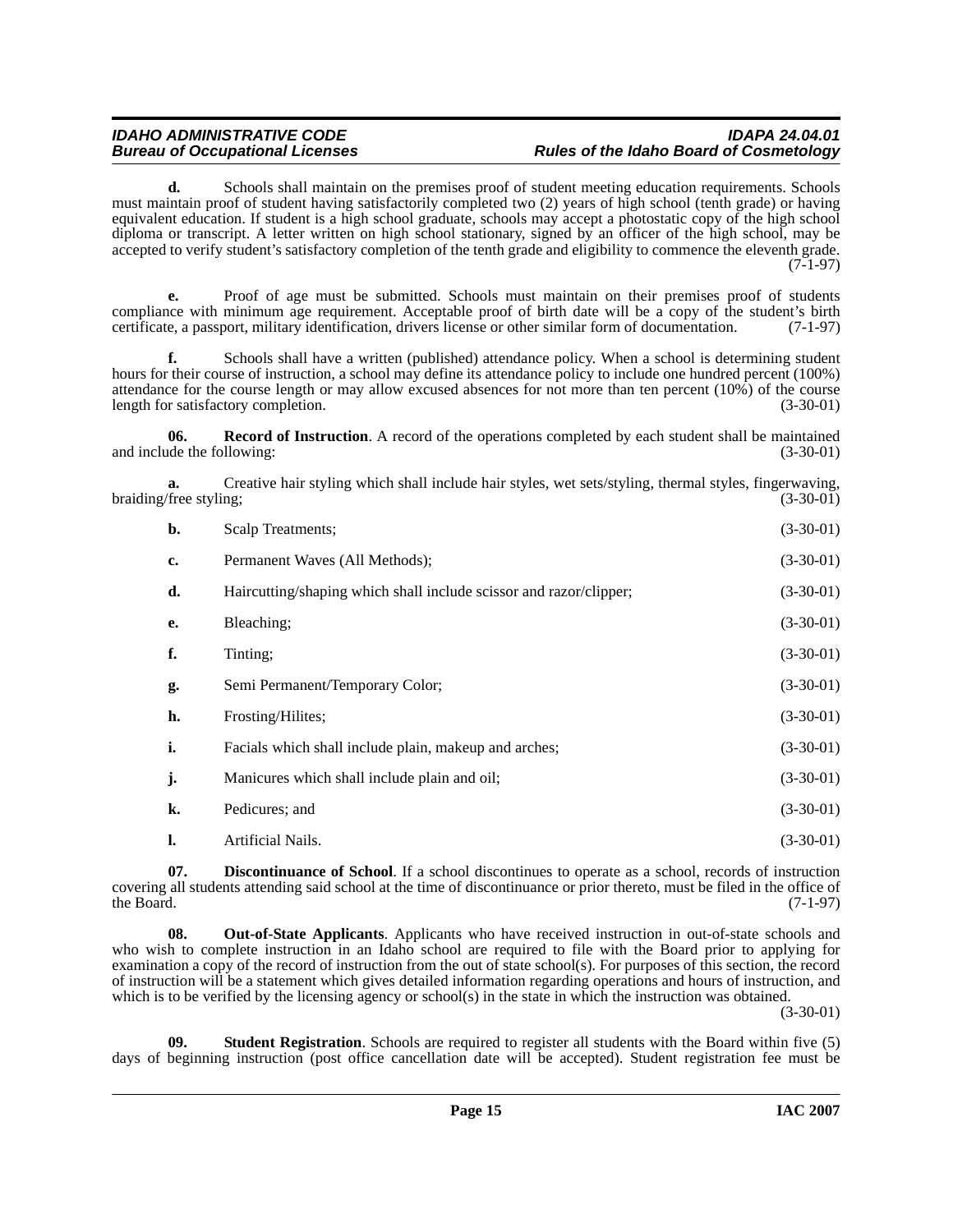#### **IDAHO ADMINISTRATIVE CODE IDAPA 24.04.01 Rules of the Idaho Board of Cosmetology**

submitted at time of registration. (3-21-07)

<span id="page-15-11"></span>**10. Outside School Activities**. Schools may allow a student credit for no more than thirty (30) hours per term for outside activities during the course of their instruction. These hours must be approved by the instructor. (3-30-01)

**11. Probation for New Students**. All students shall be required to serve a probationary period subsequent to registration with the Board in a school of cosmetology. Students must maintain acceptable attendance, satisfactory progress in their instruction, and/or pass an examination at the end of the probationary period. If the student can not maintain these requirements, a written certified notification by the school shall be submitted to the Board and the students registration shall become void immediately with no refund of fees. (3-30-01)

**a.** The probationary period for students in an approved program of less than an academic year of nine hundred (900) hours and/or less than fifteen (15) weeks shall be a minimum of five percent (5%) of course length. (3-30-01)

**b.** The probationary period for students, in an approved program greater than an academic year of nine hundred (900) hours and/or more than thirty (30) weeks shall be a minimum of ten percent (10%) of course length.

(3-30-01)

#### <span id="page-15-0"></span>**501. -- 539. (RESERVED).**

#### <span id="page-15-8"></span><span id="page-15-1"></span>**540. COSMETOLOGICAL SCHOOL CHANGES IN - OWNERSHIP - LOCATION - LICENSURE REQUIREMENTS (RULE 540).**

<span id="page-15-7"></span>**01. Change of Ownership or Location**. Whenever a change of ownership or location of a school occurs, an original registration fee must be paid and compliance with all rules concerning a new school met, before a new license will be issued. LICENSE IS NOT TRANSFERABLE. (7-1-97) new license will be issued. LICENSE IS NOT TRANSFERABLE.

<span id="page-15-6"></span>**02. Board Must Be Informed of All Changes**. The Board must be informed in writing of any and all changes of ownership of schools.

<span id="page-15-9"></span>**Deletion of an Owner**. Deletion of an owner in a multiple ownership may be effected by filing a statement with the Board signed by the person withdrawing and the remaining owner(s). This does not constitute a change in ownership of the school. (7-1-97) change in ownership of the school.

<span id="page-15-4"></span>**04. Addition of an Owner**. Addition of an owner to multiple ownership constitutes a change in ownership and the requirements for a new school apply. (7-1-97)

#### <span id="page-15-2"></span>**541. -- 549. (RESERVED).**

#### <span id="page-15-13"></span><span id="page-15-3"></span>**550. RULES FOR COSMETOLOGY SCHOOLS APPROVED TO TEACH ELECTROLOGY (RULE 550).**

Section 54-808, Idaho Code, provides for the teaching of electrology in cosmetology schools. (3-20-04)

<span id="page-15-5"></span>**01. Board Approval**. The Board may approve a school to teach electrology who makes application on forms provided by the Board and who meets all the requirements set forth in the cosmetology law and these rules. Approval of curriculum must be submitted on a separate application. Approval may be suspended or terminated by the Board for the school's failure to meet any one or more of the minimum requirements set forth in the cosmetology<br>law and rules to teach electrology. (7-1-99) law and rules to teach electrology.

<span id="page-15-10"></span>**02. Minimum Square Footage**. Schools provide a minimum of three hundred (300) square feet of designated floor space per six  $(\vec{6})$  students. (7-1-97)

<span id="page-15-12"></span>**03. Required Equipment**. Each school shall have the following equipment, which is considered the minimum equipment necessary for the proper instruction of students. This amount of equipment is based on six (6) students. (7-1-97) students. (7-1-97)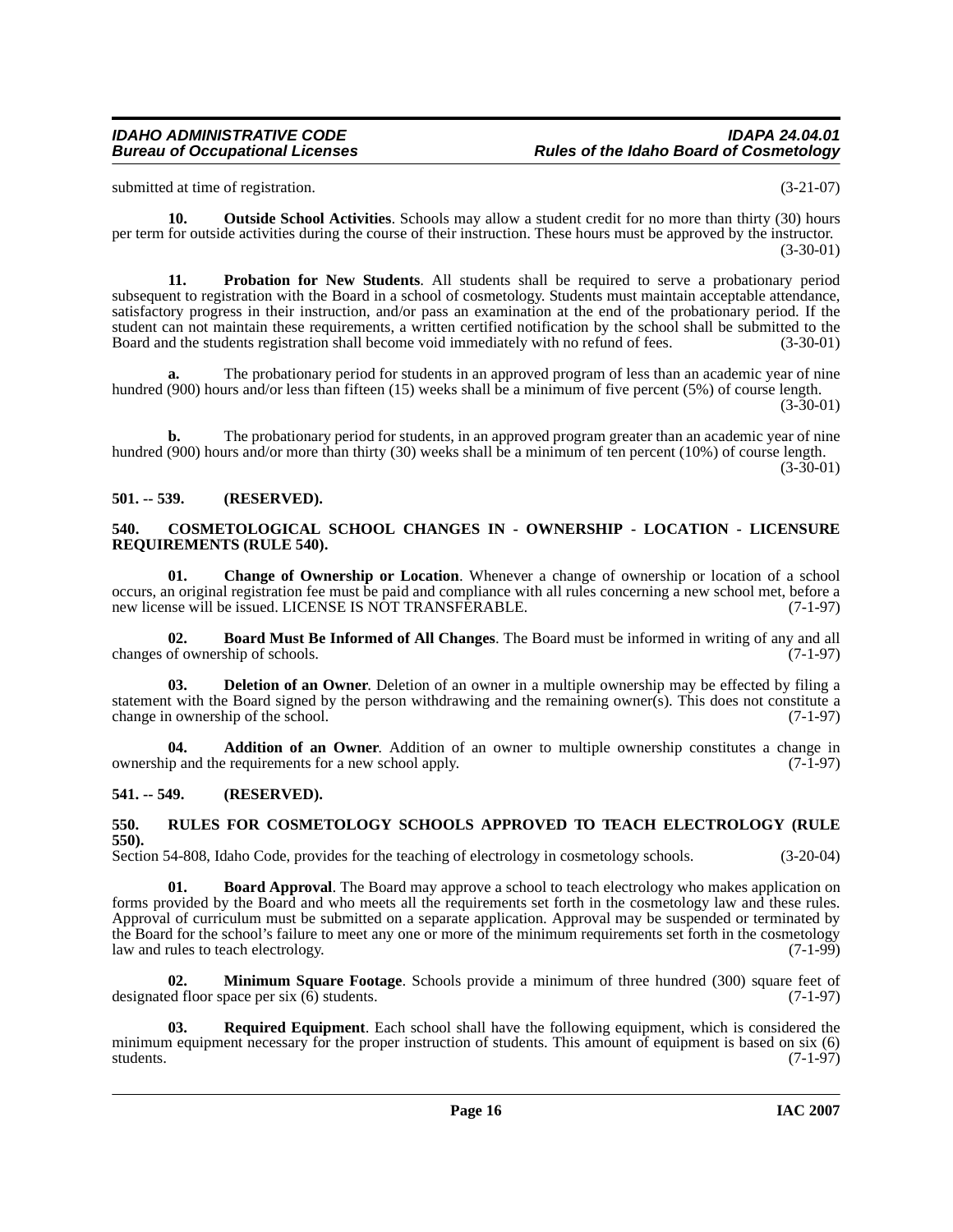|        | a.             | Work stations equal to seventy-five percent (75%) of total enrollment.                           | $(7-1-97)$ |
|--------|----------------|--------------------------------------------------------------------------------------------------|------------|
| Blend. | $\mathbf{b}$ . | Two (2) brands of machines (one (1) with three (3) method capability) Galvanic, Thermolysis, and | $(7-1-97)$ |
|        | c.             | Two (2) treatment tables and adjustable technician chairs.                                       | $(7-1-97)$ |
|        | d.             | Two (2) swing arm lamps with magnifying lens.                                                    | $(7-1-97)$ |
|        | е.             | Two (2) magnifying glasses.                                                                      | $(7-1-97)$ |
|        | f.             | Tweezers.                                                                                        | $(7-1-97)$ |
|        | g.             | One (1) basin with approved water source.                                                        | $(7-1-97)$ |
|        | h.             | Necessary sanitation equipment for implements.                                                   | $(7-1-97)$ |
|        | i.             | Closed storage cabinet.                                                                          | $(7-1-97)$ |

<span id="page-16-3"></span>**04. Kit**. Each student to be issued a basic kit containing: two (2) tweezers, disposable probes, eye shields, disposable gloves, before treatment solution, after treatment lotion, hair pins or clippies, one (1) sharps container. (7-1-99) container.  $(7-1-99)$ 

<span id="page-16-2"></span>**05. Electrologist Instructor/Student Ratio**. Schools have at least one (1) licensed electrologist r for every six (6) students or portion thereof, being trained therein. (7-1-99) instructor for every six  $(6)$  students or portion thereof, being trained therein.

<span id="page-16-5"></span>**06. Records Required**. Records required of cosmetology schools approved to teach electrology shall be maintained in accordance with the records required for schools of cosmetology. (3-30-01)

**07. Record of Instruction**. A record of all operations completed by each student shall be maintained and include the following: (3-30-01)  $(3-30-01)$ 

<span id="page-16-4"></span>**a.** Permanent Removal of Hair (Electrology). (7-1-97)

i. Bacteriology, sanitation and sterilization, safety precautions, anatomy, and physiology. (3-30-01)

ii. Electricity which shall include the nature of electrical current, principles of operating electrical devices and the various safety precautions used when operating electrical equipment. (3-30-01)

iii. Electrolysis which shall include the use and study of galvanic current. (3-30-01)

iv. Thermolysis which shall include the use and study of high frequency current automatic and manual. (3-30-01)

- v. A combination of high frequency and galvanic currents. (3-30-01)
- vi. The study and cause of hypertrichosis. (3-30-01)

**b.** Students may not render any clinical services to patrons until completing at least eighty (80) hours cion in electrology. (7-1-99) of instruction in electrology.

#### <span id="page-16-0"></span>**551. -- 559. (RESERVED).**

#### <span id="page-16-6"></span><span id="page-16-1"></span>**560. RULES FOR COSMETOLOGY SCHOOLS TEACHING ESTHETICS (RULE 560).**

Section 54-808, Idaho Code, provides for the teaching of esthetics in cosmetology schools. (3-20-04)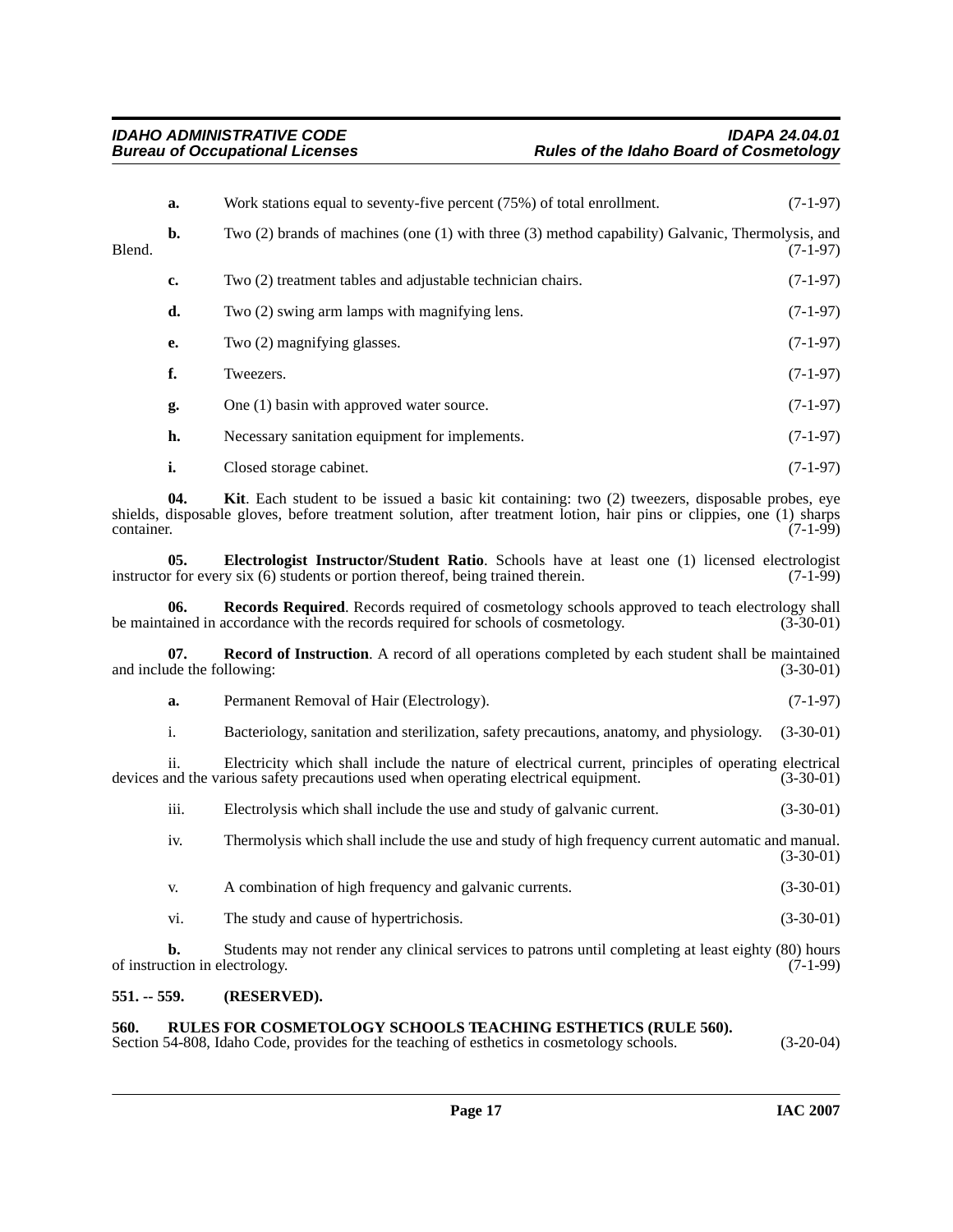<span id="page-17-3"></span>**01. Board Approval**. The Board may approve a school to teach esthetics who makes application on forms provided by the Board and who meets all the requirements set forth in the cosmetology law and these rules. Approval of curriculum must be submitted on a separate application. Approval may be suspended or terminated by the Board for the school's failure to meet any one or more of the minimum requirements set forth in the cosmetology<br>law and rules to teach esthetics. law and rules to teach esthetics.

<span id="page-17-6"></span>**02. Records Required**. Records required of schools teaching esthetics shall be maintained in the records required for schools of cosmetology. (3-30-01) accordance with the records required for schools of cosmetology.

**a.** Students may not render any clinical services to patrons until completing at least sixty (60) hours of on in esthetics. (7-1-97) instruction in esthetics.

| b.   | The recorded operations completed by each student shall be maintained and include the following: | $(3-30-01)$ |
|------|--------------------------------------------------------------------------------------------------|-------------|
| i.   | Massage and Manipulation application of lotions, creams, etc.                                    | $(3-30-01)$ |
| ii.  | Cosmetics.                                                                                       | $(3-30-01)$ |
| iii. | Machine Application: use of mechanical or electrical equipment.                                  | $(3-30-01)$ |
| iv.  | Bacteriology, Sanitation and sterilization, safety precautions, anatomy and physiology.          | $(3-30-01)$ |
| V.   | Eyebrow arch and hair removal.                                                                   | $(3-30-01)$ |

#### <span id="page-17-0"></span>**561. -- 569. (RESERVED).**

## <span id="page-17-8"></span><span id="page-17-1"></span>**570.** RULES FOR COSMETOLOGY SCHOOLS TEACHING NAIL TECHNOLOGY (RULE 570). Section 54-808, Idaho Code, provides for the teaching of nail technology in cosmetology schools. (3-20-04)

Section 54-808, Idaho Code, provides for the teaching of nail technology in cosmetology schools.

<span id="page-17-4"></span>**01. Board Approval**. The Board may approve a school to teach nail technology who makes application on forms provided by the Board and who meets all the requirements set forth in the cosmetology law and these rules. Approval of curriculum must be submitted on a separate application. Approval may be suspended or terminated by the Board for the school's failure to meet any one or more of the minimum requirements set forth in the cosmetology law and rules to teach nail technology. cosmetology law and rules to teach nail technology.

#### <span id="page-17-7"></span>**02. Records Required**. (7-1-97)

**a.** Records required of schools teaching nail technology shall be maintained in accordance with the equired for schools of cosmetology. (3-30-01) records required for schools of cosmetology.

**b.** Students may not render any clinical services to patrons until the student has completed at least forty (40) hours of instruction. All work done on patrons must be completed by students and supervised by instructors.  $(7-1-97)$ 

**03. Record of Training**. A record of operations completed by each student shall be maintained of the following: (3-30-01)

<span id="page-17-5"></span>

| a. | Form nails;                    | $(3-30-01)$ |
|----|--------------------------------|-------------|
| b. | Finished tips;                 | $(3-30-01)$ |
| c. | Wraps and mends; and           | $(3-30-01)$ |
| d. | Basic manicures and pedicures. | $(3-30-01)$ |
|    |                                |             |

#### <span id="page-17-2"></span>**571. -- 574. (RESERVED).**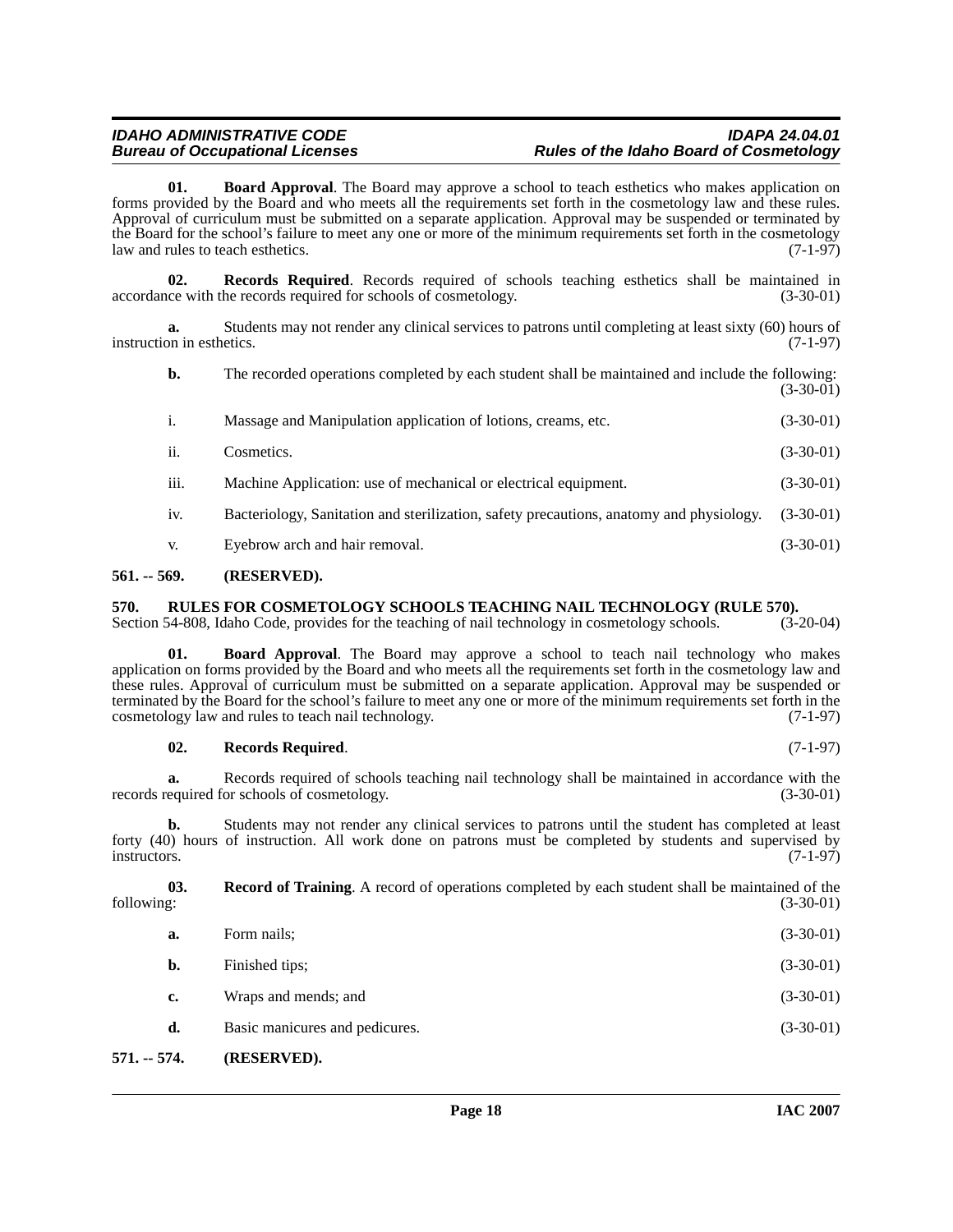#### <span id="page-18-0"></span>**575. RULES FOR COSMETOLOGY SCHOOLS TEACHING HAIRCUTTING (RULE 575).**

Section 54-808, Idaho Code, provides for the teaching of haircutting in cosmetology schools. (3-21-07)

**01. Board Approval**. The Board may approve a school to teach haircutting who makes application on forms provided by the Board and who meets all the requirements set forth in the cosmetology law and these rules. Approval of curriculum must be submitted on a separate application. Approval may be suspended or terminated by the Board for the school's failure to meet any one or more of the minimum requirements set forth in the cosmetology law and rules to teach haircutting. (3-21-07)

**02. Records Required**. (3-21-07)

**a.** Records required of schools teaching haircutting shall be maintained in accordance with the records required for schools of cosmetology. (3-21-07)

**b.** Students may not render any services to patrons until the student has completed at least five (5%) of the required hours of instruction. All work done on patrons must be completed by students and supervised by instructors. (3-21-07) instructors.  $(3-21-07)$ 

**03.** Record of Training. A record of operations completed by each student shall be maintained of the following:  $(3-21-07)$ following: (3-21-07)

| а. | Haircutting and Hair shaping; | $(3-21-07)$ |
|----|-------------------------------|-------------|
|    |                               |             |

**b.** Creative hair styling which shall include hair styles, wet sets/styling, thermal styles, fingerwaving, *free styling*: (3-21-07) braiding/free styling;

| с. | Use of cutting implements;         | $(3-21-07)$ |
|----|------------------------------------|-------------|
| d. | Basic shampooing and conditioning. | $(3-21-07)$ |

**e.** Sanitation (3-21-07)

#### <span id="page-18-1"></span>**576. -- 599. (RESERVED).**

#### <span id="page-18-2"></span>**600. INSTRUCTOR RULES (RULE 600).**

#### <span id="page-18-4"></span><span id="page-18-3"></span>**01. Requirements for Instructor License**. (7-1-97)

**a.** Application for an instructor license shall be made on forms furnished by the Board and accompanied with the required fees. (7-1-97)

**b.** Section 54-805(2)(8), Idaho Code, provides for twelve (12) semester college credit hours or equivalent, as approved by the Board, or successful completion of the examination required by Board rules. Credit hours must be obtained from the Education Department, Speech Communications Department or from the Psychology/Sociology Department and other credit at the discretion of the Board. (7-1-97) Psychology/Sociology Department and other credit at the discretion of the Board.

**c.** Equivalent: (7-1-97)

i. Teaching seminars directed to cosmetology, nail technology, esthetics, or electrology must be approved by the Board. Fourteen (14) clock hours is equivalent to one (1) semester college credit hour in an approved seminar. Verification of satisfactory completion must be submitted to the Board for their approval. (3-30-01)

ii. Verified satisfactory teaching as a qualified instructor from another state three (3) of the previous vears immediately prior to application. (7-1-97) five  $(5)$  years immediately prior to application.

**d.** Experience Requirements for Instructor Applicant (Reference Section 54-805(2)(8), Idaho Code).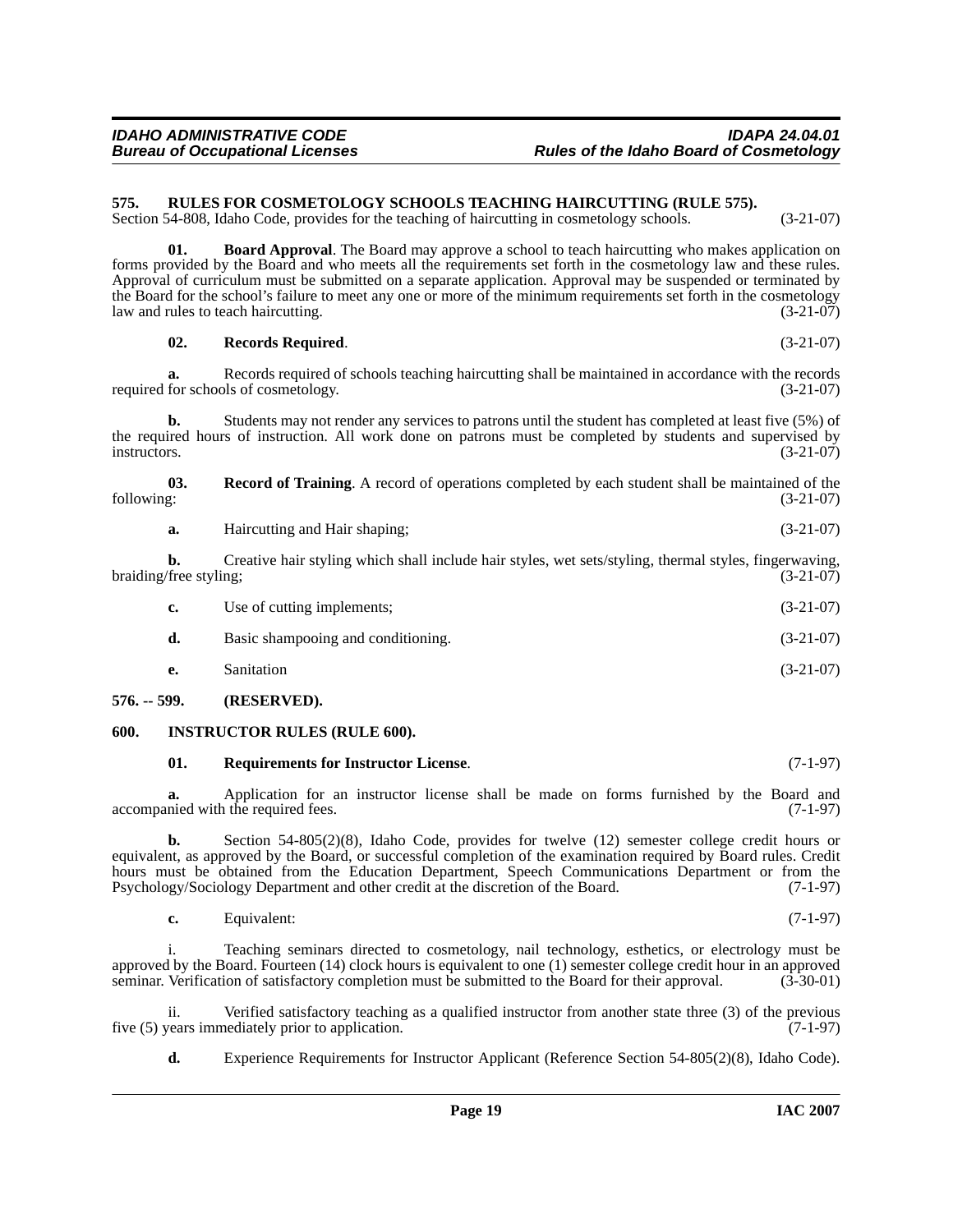Five (5) years experience is deemed "immediately preceding" if obtained during the seven (7) year period immediately preceding application for licensure.

complete three (3) months, five hundred (500) hours of teacher's instruction in a cosmetology school approved to teach electrology as set forth in Subsection 550.08. (3-30-01)

<span id="page-19-6"></span><span id="page-19-1"></span>**e.** An electrologist with fewer than five (5) years' experience as a licensed electrologist must

**03. Termination**. All application records in the bureau of applicants who have not qualified for reexamination within five (5) years of notification of failure in any examination under the Cosmetology Law will be terminated and destroved. (7-1-97) terminated and destroyed.

**04. Instructor Reexamination**. To be eligible for reexamination, an applicant who fails any portion of the examination on a second attempt and all subsequent attempts, must obtain two hundred (200) hours additional instruction in a school of cosmetology, nail technology, esthetics, or electrology as a student instructor. instruction in a school of cosmetology, nail technology, esthetics, or electrology as a student instructor.

### <span id="page-19-4"></span><span id="page-19-2"></span>**05. Requirements for Student Instructor**. (7-1-97)

immediately preceding application for licensure.

<span id="page-19-0"></span>601. --

**a.** A student instructor shall file an application on forms provided by the Board before beginning on and shall at all times be under the direct supervision of a licensed instructor. (3-30-01) instruction and shall at all times be under the direct supervision of a licensed instructor.

**b.** The time spent as a student instructor to meet instructor licensure requirements will not be credited to the years experience required for an instructor license. (7-1-97)

<span id="page-19-5"></span>**c.** One (1) year experience may be obtained within a school upon completion of instructor instruction. (3-30-01)

**d.** Six (6) months is considered to be one thousand (1,000) hours of instruction. Three (3) months is ed to be five hundred (500) hours of instruction. (3-30-01) considered to be five hundred (500) hours of instruction.

**Student Registration**. Schools are required to register all students with the Board prior to providing any instruction. Student registration fee must be submitted at time of registration. (7-1-97)

**07. Records Required**. Records required of schools teaching student instructors shall be maintained in accordance with the records required for schools of cosmetology. (3-30-01)

**08.** Record of Instruction. Records of the operations completed by each student shall be maintained of wing: (3-30-01) the following:

<span id="page-19-3"></span>

| 699.           | (RESERVED).                    |             |
|----------------|--------------------------------|-------------|
| g.             | Clinic Floor Supervision.      | $(3-30-01)$ |
| f.             | Testing and Evaluation.        | $(3-30-01)$ |
| e.             | Testing and Evaluation Theory. | $(3-30-01)$ |
| d.             | Practical Demonstrations.      | $(3-30-01)$ |
| c.             | Theory Class.                  | $(3-30-01)$ |
| $\mathbf{b}$ . | Audio Visual Aid Preparation.  | $(3-30-01)$ |
| a.             | Lesson Planning.               | $(3-30-01)$ |
|                |                                |             |

 $(3-30-01)$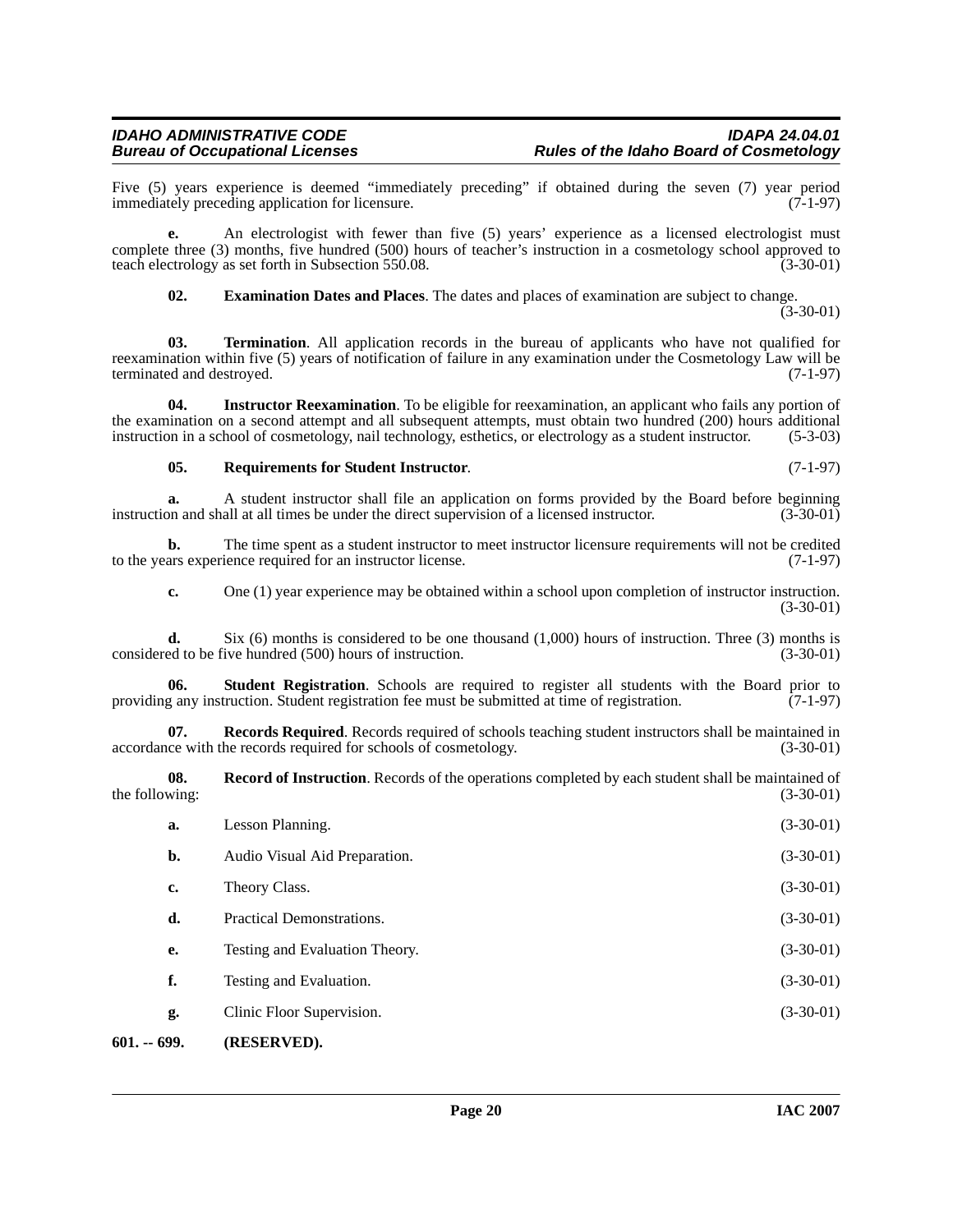#### <span id="page-20-4"></span><span id="page-20-0"></span>**700. COSMETOLOGY -- ELECTROLOGY, ESTHETICS, AND NAIL TECHNOLOGY APPRENTICE INSTRUCTION (RULE 700).**

Sections 54-805(6)(c) and 54-807, Idaho Code, provide for the practice of apprentices. (3-30-01)

**01. Cosmetology Apprentices**.There must be at least one (1) licensed cosmetology instructor and one (1) licensed cosmetologist in any cosmetological establishment at all times for each apprentice who is being trained therein.  $(7-1-99)$ 

<span id="page-20-5"></span>**a.** One (1) instructor shall train no more than three (3) currently registered apprentices. (3-8-02)

<span id="page-20-7"></span><span id="page-20-6"></span>**b.** Each apprentice must also be supervised by a separate licensed cosmetologist. (3-8-02)

**02. Electrology Apprentices**. Apprentice instruction must be obtained under the direct personal supervision of an electrologist instructor. An electrologist instructor may train no more than one (1) apprentice at a time. (3-30-01)

**03. Esthetics Apprentices**. There must be at least one (1) licensed cosmetology instructor or esthetics instructor and one (1) licensed cosmetologist or licensed esthetician in any cosmetological establishment at all times for each apprentice who is being instructed therein. (3-8-02)

<span id="page-20-9"></span>**04. Nail Technology Apprentices**. There must be at least one (1) licensed cosmetology instructor or nail technology instructor and one (1) licensed cosmetologist or nail technician in any cosmetological establishment at all times for each apprentice who is being instructed therein.  $(3-8-02)$ at all times for each apprentice who is being instructed therein.

<span id="page-20-8"></span>**05.** Filing Application. Application for permit as an apprentice must be made on forms furnished by the Board.  $(3-30-01)$ the Board.  $(3-30-01)$ 

<span id="page-20-2"></span>**06. Application for Apprentice**. The application submitted for an apprentice permit must list the names and license numbers of the licensed cosmetologists, electrologists, estheticians, and nail technicians employed<br>in the establishment in which an apprentice will serve apprenticeship. (3-30-01) in the establishment in which an apprentice will serve apprenticeship.

<span id="page-20-10"></span>**07. Prior to Beginning Instruction**. Prior to beginning of instruction, the instructor for any apprenticeship must submit and have Board approval of a curriculum for the entire apprenticeship instruction.

(3-30-01)

<span id="page-20-1"></span>**08. Application Must be Accompanied by Proof of Meeting Educational Requirements**. Applications must be accompanied by proof of having satisfactorily completed two (2) years of high school (tenth grade) or having equivalent education. If applicant is a high school graduate, a photostatic copy of the high school diploma may be submitted. A letter written on high school stationery, signed by an officer of the high school, may be forwarded with the application. Such letter shall indicate that the applicant has satisfactorily completed the tenth grade and is eligible to commence the eleventh grade. Do not send original high school diploma to the Board.

(7-1-97)

<span id="page-20-11"></span>**09.** Submit Proof of Birth. Apprentices must furnish a copy of their birth certificate or other le proof of birth with application. (7-1-97) acceptable proof of birth with application.

**10. Apprentice Permit**. An apprentice permit must be obtained from the Board before instruction as an apprentice begins. An original apprentice permit shall be dated and valid until such time as said apprentice is no longer enrolled as an apprentice is said establishment. (3-30-01)

<span id="page-20-3"></span>**11. Records Required**. Establishments instruction apprentices must maintain records as set forth: (3-30-01)

- **a.** For cosmetology apprentice in Subsection 500.05. (7-1-99)
- **b.** For electrology apprentice in Subsection 550.06.a.i. (7-1-99)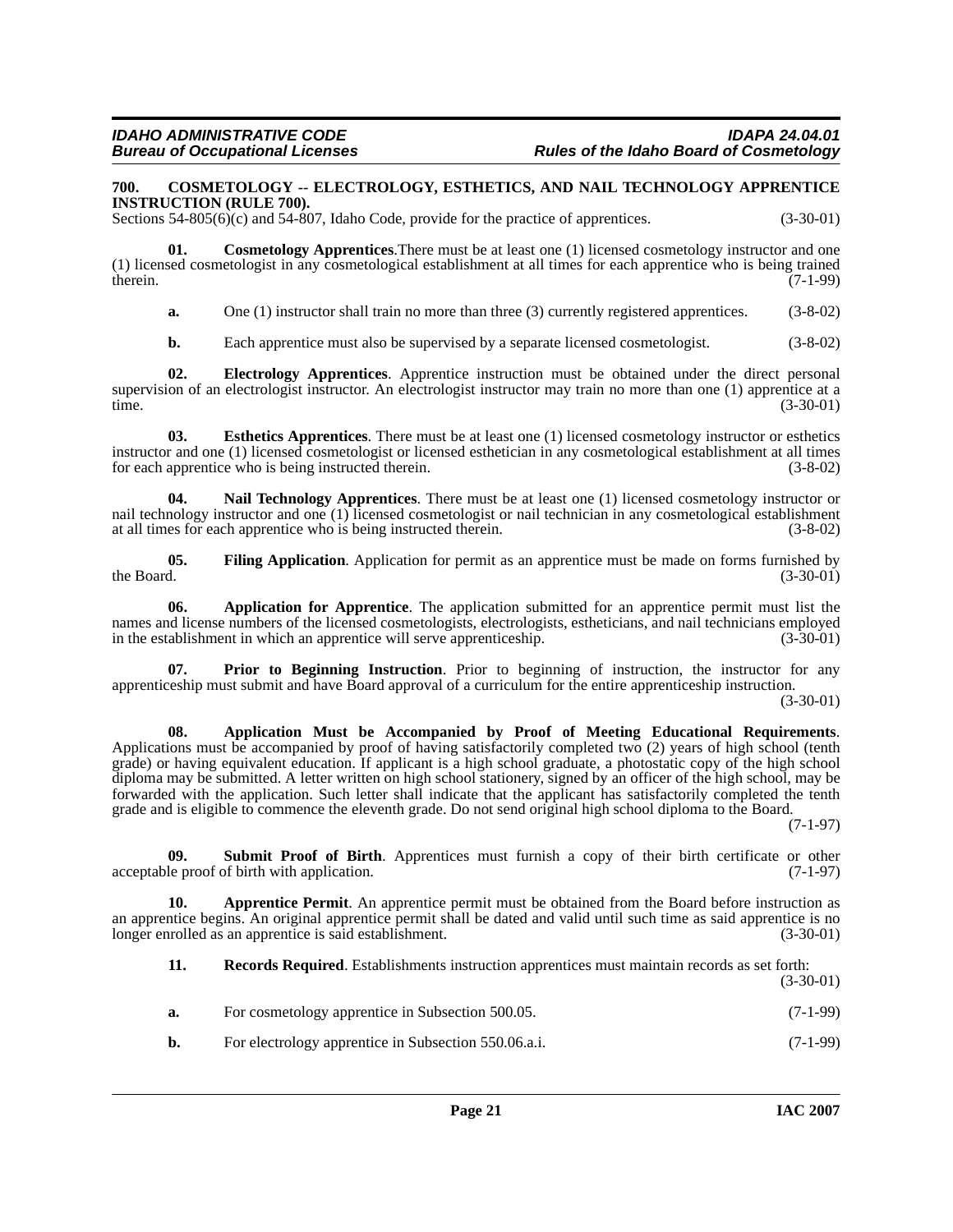**IDAHO ADMINISTRATIVE CODE IDAPA 24.04.01**

<span id="page-21-11"></span>

|                | c.  | For esthetics apprentice in Subsection 560.02.                                                           | $(7-1-99)$  |
|----------------|-----|----------------------------------------------------------------------------------------------------------|-------------|
|                | d.  | For nail technology apprentice in Subsection 570.02.                                                     | $(7-1-99)$  |
| the following: | 12. | <b>Record of Instruction.</b> Records of the operations completed by each student shall be maintained of | $(3-8-02)$  |
|                | a.  | For cosmetology apprentice in Subsection 500.06.                                                         | $(7-1-97)$  |
|                | b.  | For electrology apprentice in Subsection 550.07.                                                         | $(3-30-01)$ |
|                | c.  | For esthetics apprentice in Subsection 560.02.c.                                                         | $(7-1-99)$  |
|                | d.  | For nail technology apprentice in Subsection 570.03.                                                     | $(7-1-99)$  |

<span id="page-21-4"></span>**13. Discontinuance of a Course**. When an apprentice discontinues a course of study, the salon is to complete a Record of Instruction Form with the credited hours completed by the apprentice. This form is to be submitted to the Board. If an apprentice discontinues a course of instruction and does not transfer to another salon within sixty (60) days, the apprentice permit is automatically canceled and is to be submitted to the Board along with the Record of Instruction.  $(3-30-01)$ 

<span id="page-21-2"></span>**14. Before Resuming Instruction**. Before resuming instruction, after having discontinued a course, an apprentice must file a new application and pay an additional fee. The apprentice must receive a permit before resuming instruction. (3-30-01) resuming instruction.

<span id="page-21-3"></span>**15. Discontinuance of Establishment Instruction Apprentices**. If a licensed establishment where apprentices are being trained discontinues to operate as a salon, records of instruction covering all apprentices obtaining instruction at the time of discontinuance or prior thereto, must be filed in the office of the Board. (3-30-01)

<span id="page-21-9"></span>**16. Out of State Apprenticeship**. Prior to commencing a course of study in an Idaho approved establishment, an apprentice applicant is required to file with the Board a copy of the record of instruction from the out of state apprenticeship. For purposes of this section, the record of instruction will be a statement which gives detailed information regarding operations and hours of instruction, and which is to be verified by the licensing agency<br>or instructor(s) in the state in which the instruction was obtained. (3-30-01) or instructor $(s)$  in the state in which the instruction was obtained.

### <span id="page-21-0"></span>**701. -- 799. (RESERVED).**

### <span id="page-21-6"></span><span id="page-21-1"></span>**800. INSPECTION AND SANITARY RULES. (RULE 800).**

Each cosmetological establishment and school of cosmetology and barber shop and school of barbering is subject to inspection by the Board or its designated agents in accordance with the following rules (reference Section 54-824, and 54-524, Idaho Code). Maximum possible score is indicated by number. (7-1-97)

<span id="page-21-10"></span>**01. Premises**. All shops and schools shall be open to inspection during business hours to authorized agents of the Cosmetology/Barber Boards. Shops and schools must be separated from living areas by substantial walls and/or closable doors. All shops and schools must be maintained in an orderly manner and shall be heated, lighted, and ventilated so as to be safe and comfortable to the operators and patrons. Score - five (5) (7-1-9 lighted, and ventilated so as to be safe and comfortable to the operators and patrons. Score - five  $(5)$ 

<span id="page-21-5"></span>**Floors, Walls, and Ceilings**. Floors, walls, ceilings, furniture, and all other fixtures shall be kept repair at all times. Score - five (5) (7-1-97) clean and in good repair at all times. Score - five  $(5)$ 

<span id="page-21-7"></span>**03.** Instrument Cleaning. All instruments used by operators shall be thoroughly cleaned after each use and prior to storage and/or sanitation. Score - fifteen  $(15)$  (7-1-97)

<span id="page-21-8"></span>**04. Instrument Sanitation**. All instruments used by operators shall be sanitized after cleaning and prior to use on each patron, with a sanitizing agent registered by the Environmental Protection Agency as Hospital Grade or better. Every precaution shall be taken to prevent the transfer of disease-causing pathogens from person to person. Score - fifteen (15) person. Score - fifteen  $(15)$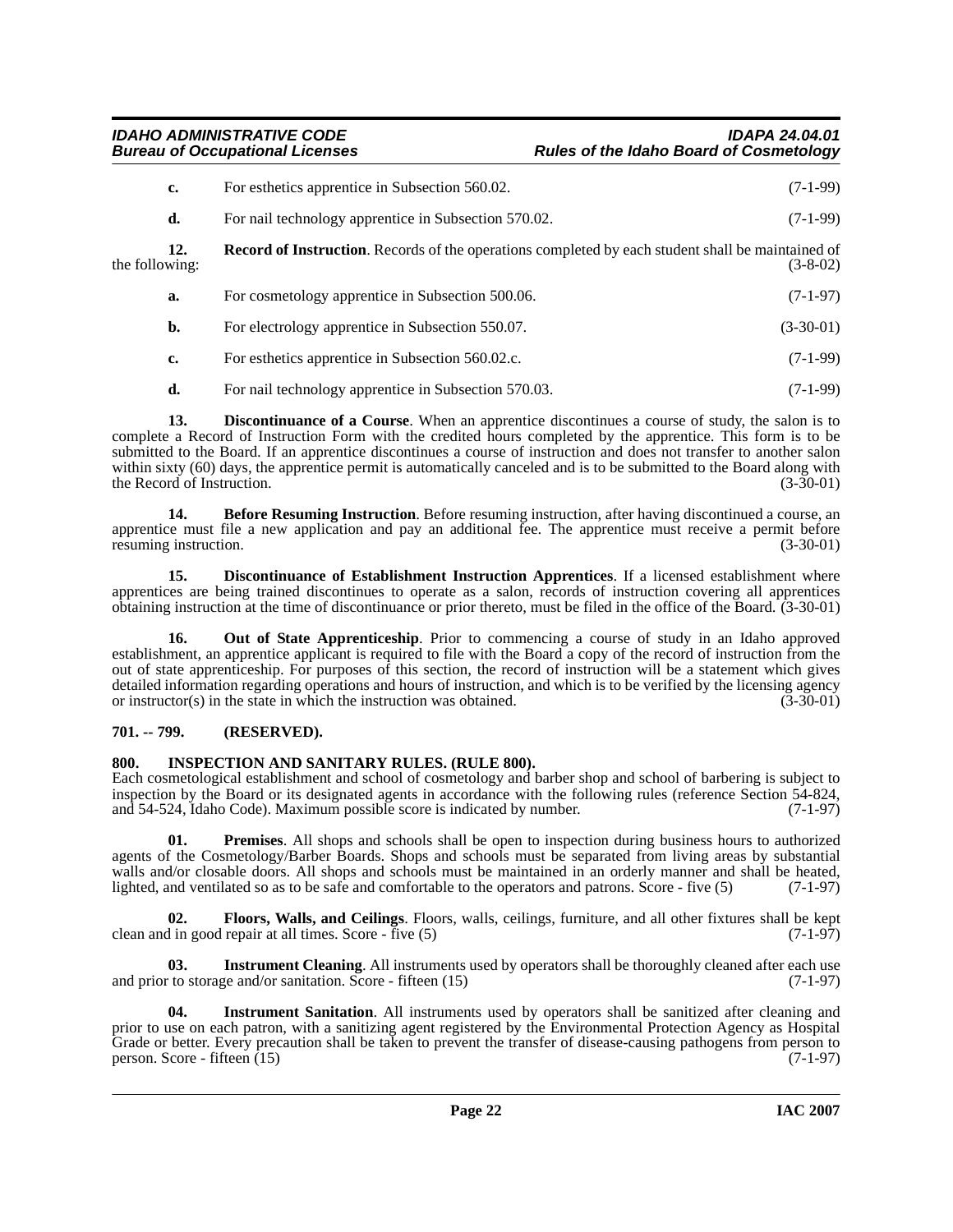<span id="page-22-10"></span>**05. Towels**. Clean towels shall be used for each patron. A clean paper or cloth neckband shall be used to provide a sanitary barrier which shall be maintained between each patron's neck and all multi-use capes. Paper<br>towels and paper neckstrips shall be disposed of after one (1) use. Score - five (5) (7-1-97) towels and paper neckstrips shall be disposed of after one  $(1)$  use. Score - five  $(5)$ 

<span id="page-22-8"></span>**06.** Storage of Equipment. All instruments, towels, and linens shall be stored in clean, closed drawers, and/or containers after they are cleaned and sanitized. Score - five (5) (7-1-97) cabinets, drawers, and/or containers after they are cleaned and sanitized. Score - five (5)

**07. Dispensers**. All solutions and/or compounds shall be clearly labeled, maintained, and dispensed in a sanitary manner. All single-use applicators shall be disposed of after one (1) use. Paraffins, waxes and all other solutions and/or compounds shall be maintained free of any foreign contaminants. Score - five (5) (7-1-99 solutions and/or compounds shall be maintained free of any foreign contaminants. Score - five  $(5)$ 

<span id="page-22-12"></span><span id="page-22-11"></span><span id="page-22-9"></span><span id="page-22-4"></span>**08. Uniforms**. All clothing worn by operators shall be clean and washable. Score - five (5) (7-1-97)

**09. Water Supply**. Water supplies shall be from an approved source. Sufficient basins with hot and cold running water, approved drainage systems, soap and single-use towels shall be conveniently located within the work area. Every operator and/or student shall wash their hands prior to providing service to any patron. Score - ten (10) (7-1-97)  $(10)$   $(7-1-97)$ 

**10. Toilet Facilities**. Clean, adequate and convenient toilet facilities, located and accessible from within the building where the shop or school is located, shall be available for use by operators and patrons. A basin with hot and cold running water, approved drainage systems, soap and single-use towels shall be provided within said facilities. Score - ten (10) facilities. Score - ten  $(10)$ 

<span id="page-22-7"></span>**11. Safety**. Each shop and school shall have a clearly identifiable first-aid kit readily accessible on the premises. No animals are allowed in shops or schools except those animals trained to provide service to the physically impaired. Score - five (5) (7-1-97) physically impaired. Score - five  $(5)$ 

<span id="page-22-5"></span>**12. Licenses and Certificates**. All shops and schools must be licensed prior to their operation and must be under the direct supervision of a licensed operator. A current shop and/or school license, valid operator license(s) or permit(s), a copy of these rules, and a valid classification card shall be conspicuously displayed in the work area of each shop and/or school for the information of operators, Board agents, and the public in general. Score - fifteen (15) (7-1-97) - fifteen (15) (7-1-97)

<span id="page-22-2"></span>**13. Classification of Shops and Schools**. Following an inspection, each shop and school will receive classification as follows:  $100\%$  -  $90\%$  = "A";  $89\%$  -  $80\%$  = "B";  $79\%$  and below = "C." The "C" classification denotes an unacceptable rating and improvements are required within thirty (30) days for continued operation.

(7-1-97)

#### <span id="page-22-0"></span>**801. -- 814. (RESERVED).**

#### <span id="page-22-1"></span>**815. DISCIPLINE (RULE 815).**

#### <span id="page-22-6"></span><span id="page-22-3"></span>**01. Proposed Fines**.

| <b>VIOLATION</b>                                                                                                                                                       | <b>MAXIMUM FINE</b><br>(each violation) |
|------------------------------------------------------------------------------------------------------------------------------------------------------------------------|-----------------------------------------|
| Operating An Unlicensed Establishment/School.<br>Includes: Failure to obtain original license (includes change of ownership or location);<br>Failure to renew license; | \$ 500<br>\$250                         |
| Unlicensed Practice.<br>Includes: Failure to renew license;<br>Practice beyond the scope of license/permit;<br>Practice with an altered license/permit.                | \$ 250<br>\$250<br>\$1,000              |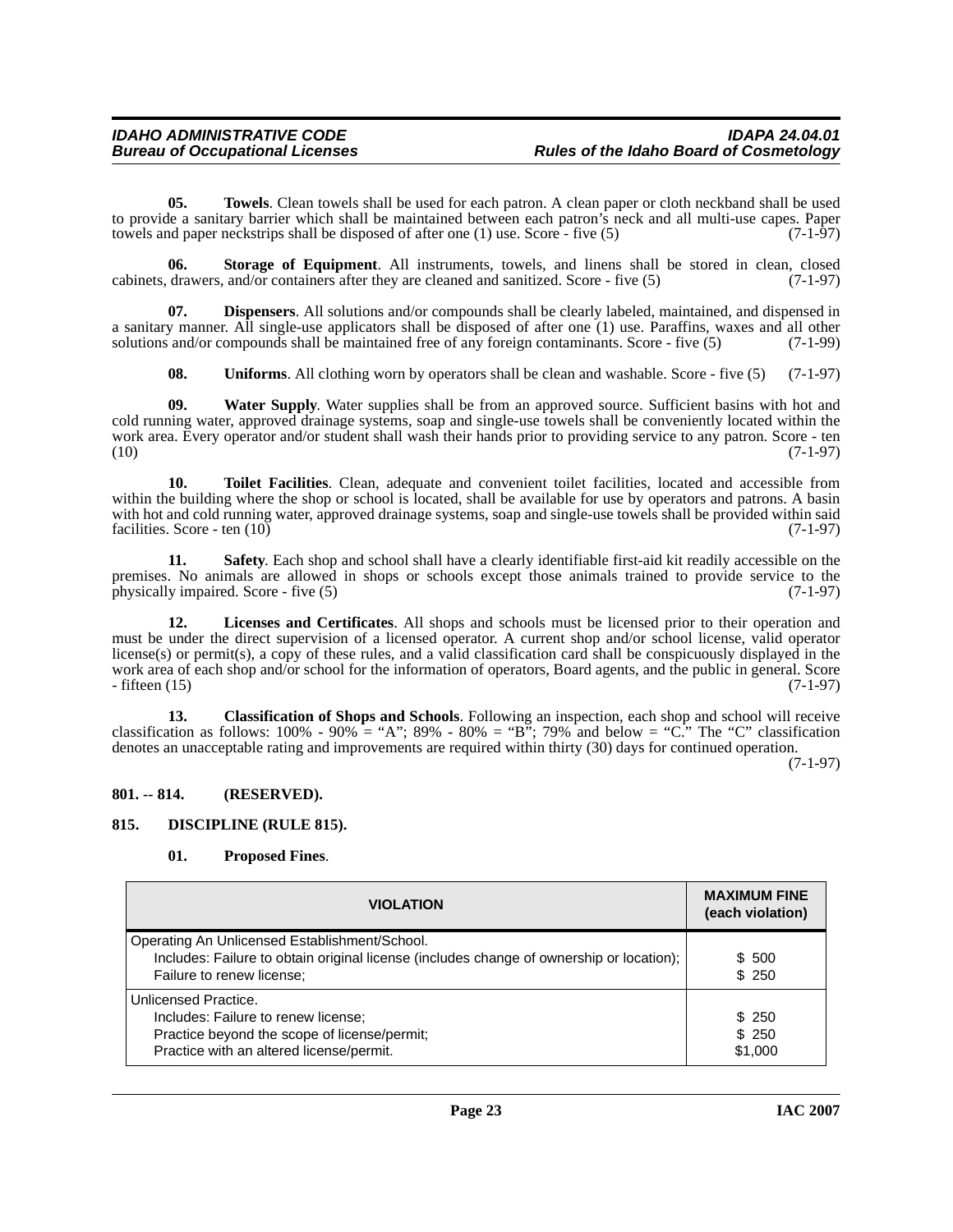### **IDAHO ADMINISTRATIVE CODE IDAPA 24.04.01 Rules of the Idaho Board of Cosmetology**

| <b>VIOLATION</b>                                                                                                                                                                                                                                                                                                                                                                                                                                                                                                                                                                                                                                                                                                                                                                                                                                                                                                                                      | <b>MAXIMUM FINE</b><br>(each violation) |
|-------------------------------------------------------------------------------------------------------------------------------------------------------------------------------------------------------------------------------------------------------------------------------------------------------------------------------------------------------------------------------------------------------------------------------------------------------------------------------------------------------------------------------------------------------------------------------------------------------------------------------------------------------------------------------------------------------------------------------------------------------------------------------------------------------------------------------------------------------------------------------------------------------------------------------------------------------|-----------------------------------------|
| Allowing Unlicensed Practice.<br>Includes: Owners, Employees, Renters/Leasees, Partners, Family Members, Others.                                                                                                                                                                                                                                                                                                                                                                                                                                                                                                                                                                                                                                                                                                                                                                                                                                      | \$1,000                                 |
| Practice In An Unlicensed Establishment.<br>Includes: Owners, Employees, Renters/Leasees, Partners, Family Members, Others.                                                                                                                                                                                                                                                                                                                                                                                                                                                                                                                                                                                                                                                                                                                                                                                                                           | \$250                                   |
| Failing To Allow The Inspection Of An Establishment.<br>Includes: Failure to admit investigator during business hours;<br>Obstructing/hindering the inspection process;<br>Threatening or exerting physical harm to investigators;<br>Allowing acts of obstruction or harm to occur.                                                                                                                                                                                                                                                                                                                                                                                                                                                                                                                                                                                                                                                                  | \$1,000                                 |
| Failing To Correct Unacceptable Conditions Within 30 Days.<br>Includes: Failure to separate other business/living areas;<br>Failure to maintain floors, walls, ceilings in good repair;<br>Failure to adequately clean instruments;<br>Failure to adequately sanitize instruments;<br>Failure to use clean towels;<br>Failure to maintain sanitary barrier with multi-use capes;<br>Failure to appropriately store instruments/equipment;<br>Failure to appropriately maintain/dispense products;<br>Failure to wear clean washable clothing;<br>Failure to maintain approved water supply;<br>Failure to maintain approved toilet facilities;<br>Failure to wash hands prior to service;<br>Failure to provide first aid kits;<br>Failure to keep pets or birds out of establishment;<br>Failure to prevent fire or safety hazard;<br>Failure to conspicuously display required certificates;<br>Failure to conspicuously display required licenses. | \$250                                   |

(7-1-99)

<span id="page-23-4"></span>**02. Fine in Addition to Other Discipline**. For any one (1) or combination of those violations noted under Section 54-816 or 54-819, Idaho Code, the Board may impose a fine of up to one thousand dollars (\$1000) in addition to any refusal to issue, revocation, or suspension of any certificate or license. (7-1-99) addition to any refusal to issue, revocation, or suspension of any certificate or license.

<span id="page-23-3"></span>**03. Costs and Fees in Disciplinary Proceeding**. The Board may order all licensed practitioners to pay the costs and fees incurred by the Board in the investigation or prosecution of the licensee for violation of Section 54-<br>816, Idaho Code. (7-1-99) 816, Idaho Code.

#### <span id="page-23-0"></span>**816. -- 825. (RESERVED).**

<span id="page-23-1"></span>

| 826. | <b>RULE MAKING HISTORY PRIOR TO JULY 1, 1993. (RULE 826).</b>                   |            |
|------|---------------------------------------------------------------------------------|------------|
|      | RULES AS ADOPTED April 21, 1992, EFFECTIVE May 11, 1992, REISSUED July 1, 1993. | $(7-1-97)$ |

<span id="page-23-2"></span>**827. -- 999. (RESERVED).**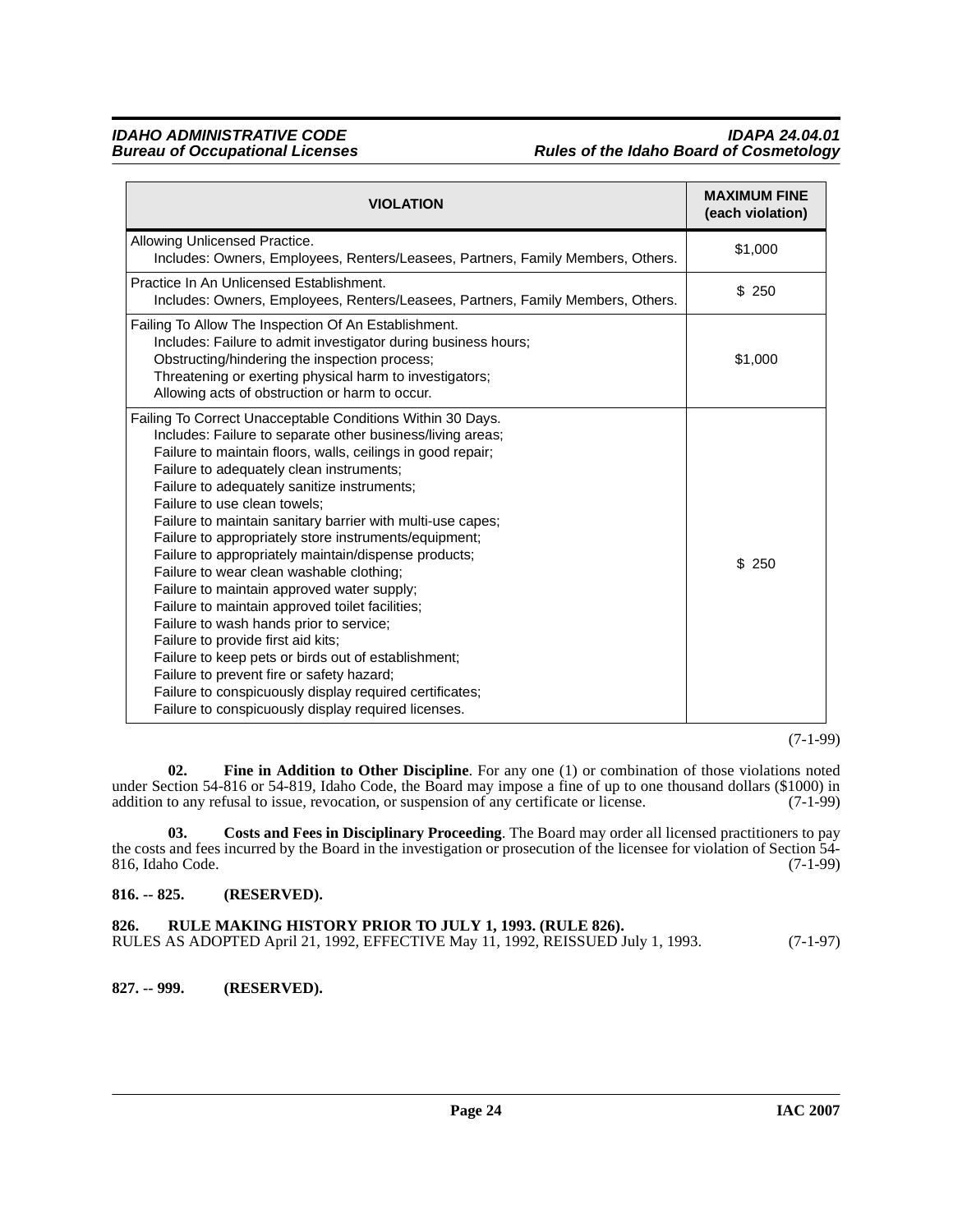# **Subject Index**

#### **A**

Addition of an Owner [9](#page-8-3) Addition of an Owner, School [16](#page-15-4) Address Of The Idaho Board Of Cosmetology [3](#page-2-10) Adequate Space, Schools [14](#page-13-4) Adequate Toilet Facilities [9](#page-8-4) Annual Review of Curriculum & Catalog, Schools [14](#page-13-5) Application & Fee For Permit To Demonstrate Or Teach Cosmetology [6](#page-5-6) Application Before Opening & Operating a School [14](#page-13-6) Application Must be Accompanied by Endorsement Fee & Original License Fee [6](#page-5-7) Application Must be Accompanied by Proof of Meeting Educational Requirements, Apprentice Training [21](#page-20-1) Application Must be Accompanied by Proof of Meeting Educational Requirements, Licensure by Endorsement [6](#page-5-8) Application for Apprentice, [21](#page-20-2) Application for License by Examination [7](#page-6-3) Applications [6](#page-5-9) Applications Must be Complete to be Accepted [7](#page-6-4) Applications, Licensure & Operation of Primary & Contiguous Establishments [8](#page-7-1) Apprentice License, Apprentice Training [21](#page-20-3) Appropriate Model [13](#page-12-8)

#### **B**

Before Resuming Training, Apprentice Training [22](#page-21-2) Board Approval, Cosmetology Schools Approved to Teach Electrology [16](#page-15-5) Board Approval, Cosmetology Schools Teaching Esthetics [18](#page-17-3) Board Approval, Cosmetology Schools Teaching Nail Technology [18](#page-17-4) Board Meetings [5](#page-4-2) Board Member Qualifications [4](#page-3-2) Board Must Be Informed of All Changes [9](#page-8-5) Board Must be Informed of All Changes, School [16](#page-15-6) Board Qualifications - Procedures - Meetings - Policies [4](#page-3-3) Bureau [3](#page-2-11) Businesses Other Than Cosmetological Establishments or Barber Shops [8](#page-7-2)

#### **C**

Certificate of Graduation [4](#page-3-4) Certification of Licensure [6](#page-5-10) Change of Ownership or Location [9](#page-8-6) Change of Ownership or Location, Schools [16](#page-15-7) Classification of Shops & Schools, Inspection & Sanitary Rules [23](#page-22-2) Conditions for Issuance [9](#page-8-7) Contiguous Establishment License [8](#page-7-3) Cosmetological Establishment Changes In - Ownership - Location - Licensure Requirements [9](#page-8-8) Cosmetological School Changes In - Ownership - Location - Licensure Requirements [16](#page-15-8) Cosmetology - Electrology, Esthetics, & Nail Technology Apprentice Training [21](#page-20-4) Cosmetology Apprentices [21](#page-20-5) Cosmetology Requirements For Licensure By Examination [10](#page-9-5) Costs & Fees in Disciplinary Proceeding [24](#page-23-3) Credit Given for Instruction, Electrology Licensure by Examination [10](#page-9-6) Credit Given for Instruction, Esthetics Licensure by Examination [10](#page-9-7) Credit Given for Instruction, Nail Technology Licensure by Examination [11](#page-10-6) Credit for Experience, Electrology Licensure by Examination [10](#page-9-8) Credit for Instruction, Cosmetology Licensure By Examination [10](#page-9-9) Current License [3](#page-2-12) **D**

Dates & Places, Examinations [11](#page-10-7) Deadline Date for Filing, Applications [7](#page-6-5) Definitions, IDAPA 24.04.01, Rules Of The Idaho Board Of Cosmetology [3](#page-2-13) Deletion of an Owner [9](#page-8-9) Deletion of an Owner, School [16](#page-15-9) Discipline [23](#page-22-3) Discontinuance of Establishment Training Apprentice [22](#page-21-3) Discontinuance of School [15](#page-14-0) Discontinuance of a Course, Apprentice Training [22](#page-21-4) Dispensers, Inspection & Sanitary Rules [23](#page-22-4)

#### **E**

Electrologist Instructor/Student Ratio, Cosmetology Schools Approved to Teach Electrology [17](#page-16-2) Electrology Apprentices [21](#page-20-6) Electrology Requirements For Licensure By Examination [10](#page-9-10) Eligibility for Reexamination [12](#page-11-0) Endorsement Certification [4](#page-3-5) Equivalent Test, In lieu of High School Education [7](#page-6-6) Establishing Equivalency In Lieu Of The Required High School Education [7](#page-6-7) Esthetics Apprentices [21](#page-20-7) Esthetics Requirements For Licensure By Examination [10](#page-9-11) Examination Dates & Places, Instructor Rules [20](#page-19-1) Examination Fees [5](#page-4-3) Examinations - General [11](#page-10-8)

#### **F**

Failure to Pass Examination [12](#page-11-1) Fees [5](#page-4-4) Fees Shall Not Be Prorated or Returnable [6](#page-5-11) Filing Application [6](#page-5-12) Filing Application, Apprentice Training [21](#page-20-8) Filing of Record of Instruction, Cosmetology Licensure By Examination [10](#page-9-12) Filing of Record of Instruction, Electrology Licensure by Examination [10](#page-9-13) Filing of Record of Instruction, Esthetics Licensure by Examination [10](#page-9-14) Filing of Record of Instruction, Nail Technology Licensure by Examination [11](#page-10-9) Fine in Addition to Other Discipline [24](#page-23-4) First-Aid Kit [4](#page-3-6) Floors, Walls & Ceilings, Inspection & Sanitary Rules [22](#page-21-5)

#### **G**

GED Test [7](#page-6-8) Gender [3](#page-2-14)

#### **H**

Hospital Grade [4](#page-3-7) Hours Credit Toward Licensure, Cosmetology Licensure By Examination [10](#page-9-15) Hours Credit Toward Licensure, Nail